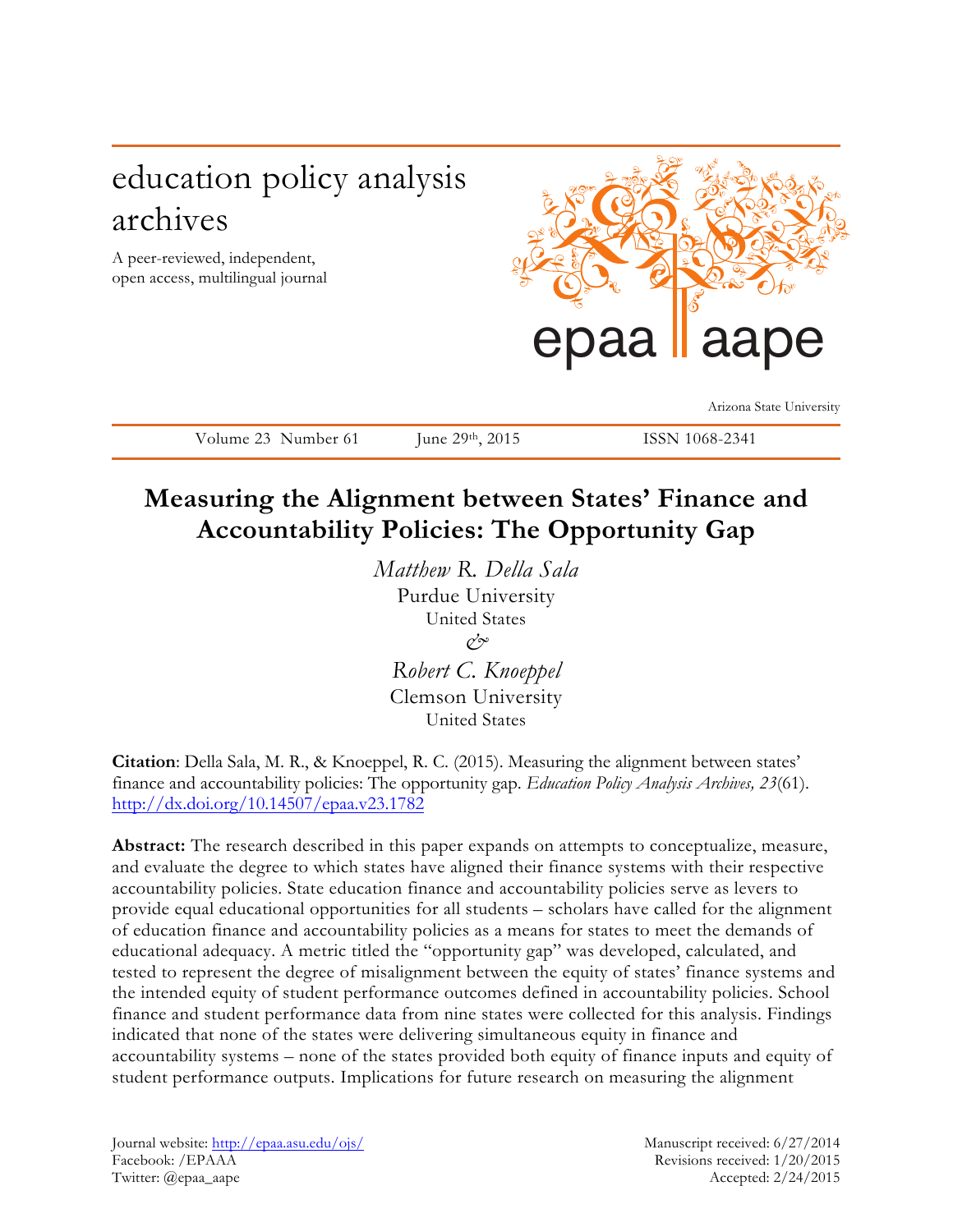between finance and accountability policies are provided by the authors. **Keywords:** educational finance; educational equity; accountability policy

#### **La Medición de la Alineación entre las Políticas de Financiamiento y Rendición de Cuentas de los Estados: La Brecha de Oportunidades**

**Resumen:** La investigación descrita en este trabajo intenta conceptualizar, medir y evaluar el grado en que los estados han adaptado sus sistemas financieros a sus respectivas políticas de rendición de cuentas. Políticas de financiación de la educación estatal y de rendición de cuentas sirven como palancas para proporcionar igualdad de oportunidades educativas para todos los estudiantes - los investigadores han llamado a la alineación de las políticas de financiación de la educación y la rendición de cuentas como un medio para que los estados cumplan con las exigencias de adecuación educativa. Desarrollamos la métrica "brecha de oportunidades" y calculamos y probamos representar el grado de desajustes entre la equidad de los sistemas de financiación de los estados y el capital previsto de los resultados del desempeño de los estudiantes definidos en las políticas de rendición de cuentas. Datos de financiamiento de escuelas y el desempeño estudiantil de nueve estados se recogieron para este análisis. Los resultados indican que ninguno de los estados obtuvieron resultados simultáneos en los sistemas de financiación y rendición de cuentas - ninguno de los estados generaron tanto equidad de recursos financieros y equidad de los resultados de rendimiento de los estudiantes. Implicaciones para la investigación futura sobre la medición de la alineación entre las políticas de financiamiento y rendición de cuentas son proporcionados por los autores. **Palabras clave:** Financiación de la educación; equidad educativa; política de rendición de cuentas

#### **A Medição do Alinhamento entre as Políticas de Financiamento e Prestação de Contas dos Estados: A Lacuna de Oportunidade**

**Resumo:** A pesquisa descrita neste artigo tenta conceitualizar, medir e avaliar a medida em que os estados adaptaram seus sistemas financeiros à sua respectiva política de prestação de contas.. Financiamento e prestação de contas das políticas de educação estaduais servem como alavancas para fornecer oportunidades educacionais iguais para todos os alunos - pesquisadores têm chamado o alinhamento das políticas de financiamento e de prestação de contas como um meio para que os Estados cumpram os requisitos de adequação educacional. Uma métrica denominada "lacuna de oportunidade" foi desenvolvida, calculada e e testada para representar o grau de incompatibilidade entre a equidade dos sistemas de finanças dos estados e a equidade desejada nos resultados de desempenho estudantil definidos nas políticas de prestação de contas.. Dados de financiamento escolar e de desempenho dos alunos em nove estados foram coletadas para análise. Os resultados indicaram que em nenhum dos estados havia obtido equidade simultânea entre sistemas de financiamento e prestação de contas - nenhum dos estados havia gerado equidade no financiamento e nos resultados dos estudantes. Implicações para futuras pesquisas sobre a medição do alinhamento entre as políticas de financiamento e prestação de contas são fornecidos pelos autores. **Palavras-chave:** Financiamento da educação; equidade educacional; responsabilidade política

#### **Introduction**

Historically, state legislatures have enacted education finance and accountability systems as levers to provide equal educational opportunities for all students. Specifically, state finance systems were designed to achieve equity of resource inputs while accountability policies were enacted to ensure equity of student performance outputs (King, Swanson, & Sweetland, 2005). Despite the seemingly interrelated goals of these policies, limited uniformity exists in how both systems were aligned to produce their desired outcomes. This may be due, in part, to the fact that the majority of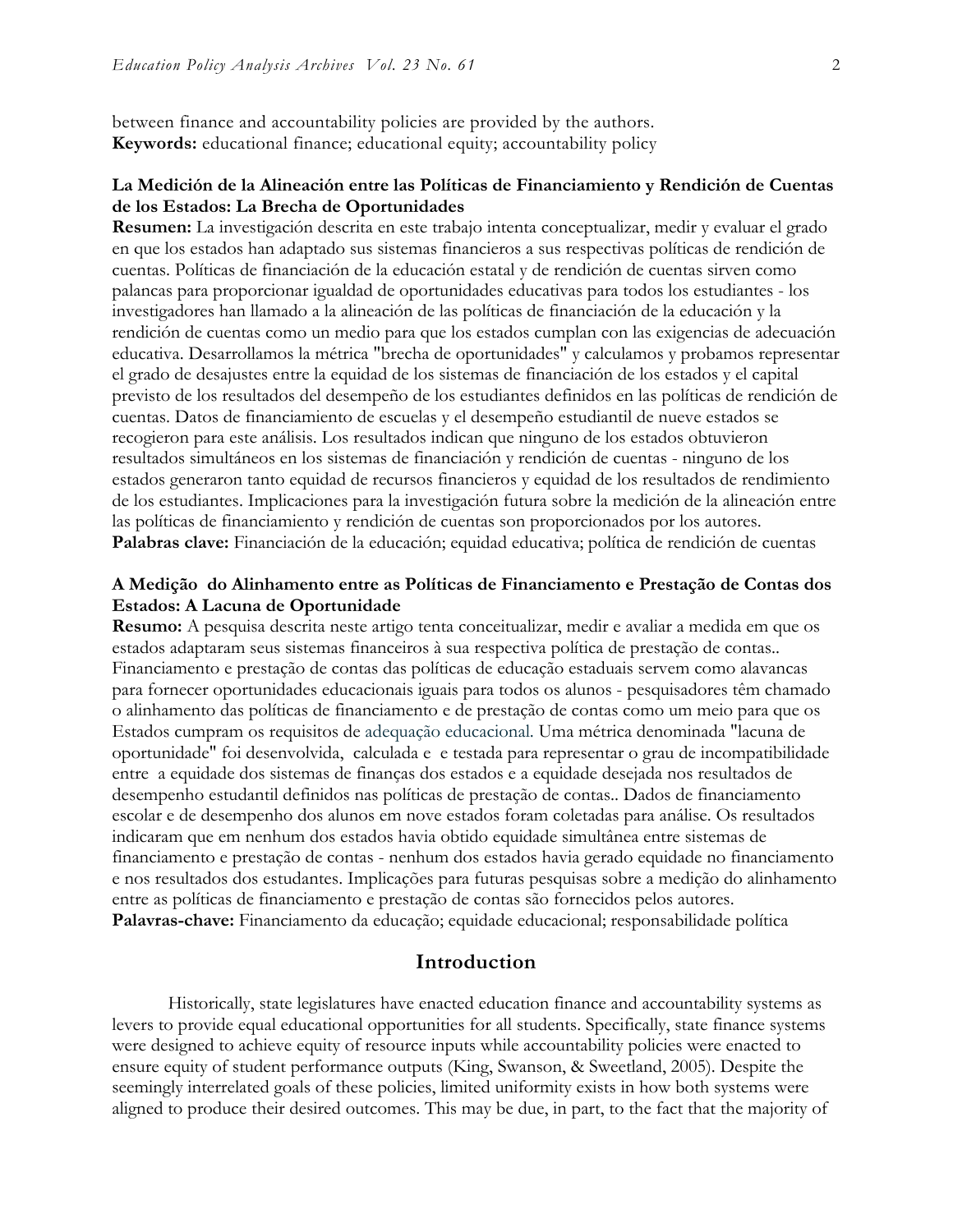finance and accountability systems were designed and implemented at different points in time. Indeed, judicial interpretations regarding the adequacy of state education systems have been made in light of the intersection between finance and accountability policies (*Hoke County Board of Education v. State,* 2004; *Lobato v. State,* 2009); thus, the degree of coherence between both policies has become even more meaningful as states strive to provide equal opportunities for all students.

To meet courts' mandates for the provision of an adequate educational system, scholars have recently called for the alignment of education finance and accountability policies (Adams, 2008; Ryan, 2008; Superfine, 2009; Verstegen, 2002, 2011). School finance class action suits have resulted in demands for states to provide equal opportunities by reformulating their finance systems to distribute sufficient educational resources to students with differential learning needs. Similarly, accountability policies, including the development and implementation of academic standards and statewide testing systems, serve as mechanisms for states to assess the degree to which students have been provided the opportunity to obtain the knowledge and skills necessary to participate in economic and political life. However, despite tremendous reform efforts to ensure opportunity through state and federal accountability policies, little has changed in the ways states finance public education (Verstegen & Knoeppel, 2012). Many state finance systems remain premised on antiquated notions of horizontal equity, which seek to distribute comparable funding amounts to school districts. Given the demands for the alignment between finance and accountability policies, further research is needed about the degree of misalignment between states' finance systems and the intended student performance outcomes to inform policymakers and the judiciary about states' progress in providing opportunity.

The research described in this paper expands on previous attempts to conceptualize, measure, and evaluate the degree to which states have aligned their finance systems with their specific accountability policies (Knoeppel & Della Sala, 2013; Knoeppel, First, Della Sala, & Ordu, 2014). Previous research has centered on the calculation and testing of an equity ratio to discern states' progress toward providing an educational system that yields equitable student performance outcomes given equitable resource inputs. Yet, findings from these studies have been mixed, yielding inconclusive results. Given the policy and litigation implications of coherence between states' finance and accountability systems to provide and ensure equal educational opportunities, the present study builds on previous attempts to conceptualize opportunity through the lenses of finance and accountability policies. We see our analysis as the first step in discerning the degree to which states provided opportunity from a state-level policy perspective. First, we reviewed the literature describing the roles of states' education finance systems and accountability policies in providing and ensuring equal educational opportunities. We then developed a metric titled the "opportunity gap" to allow for a comprehensive interpretation of the alignment between both policies and test the sufficiency of the metric to derive implications for policymaking and litigation purposes.

#### **The Role of State Education Finance Systems in Providing Opportunity**

State education finance systems were developed as an attempt to provide opportunity through equity, or fairness, in the distribution of funding to school districts. In order to meet state constitutional clauses that mandated *thorough and efficient* or *general and uniform* public education systems, states established finance formulae that distributed funds to all school districts; these distribution systems were devised to meet demands for horizontal equity, which refers to the equal treatment of students living under similar circumstances (Berne & Stiefel, 1984). However, with research detailing the educational resources required to help students reach proficiency targets, the emphasis on equity has shifted to an emphasis on states' deployment of adequate resources to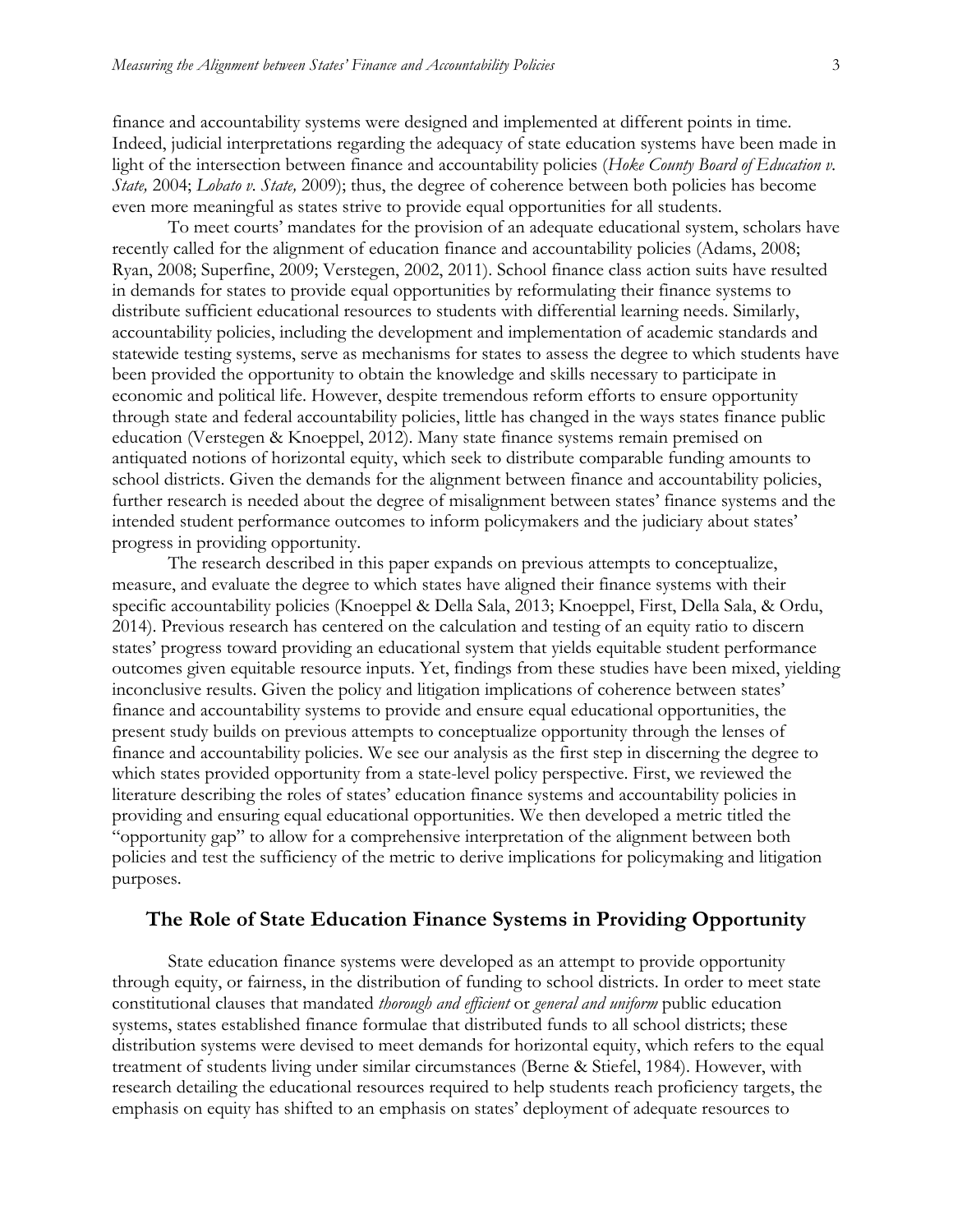support students' differential learning needs. In most instances, advocates have based their arguments for equality of educational opportunity on notions of equity and adequacy of inputs, with adequacy-based claims having been the primary focus of litigation since the late 1980s (Roellke, Green, & Zielewski, 2004).

In school finance policy and litigation, the concept of equality of educational opportunity has shifted to be characterized as vertical equity (King et al., 2005). Vertical equity entails "the differential treatment of individuals or groups of students with identifiably and measurably different educational needs" (Baker, Green, & Richards, 2008, p. 98). Although vertical equity and adequacy are often defined similarly, Ladd (2008) argued that the notion of adequacy connotes more than the differential treatment of students with special circumstances, but also the sufficiency of resources to help those students meet specific learning goals. Indeed, King, Swanson, and Sweetland's (2005) definition mirrors that of Ladd's (2008) interpretation of adequacy, requiring that "sufficient resources are available in all districts/schools to enable school personnel to create the learning conditions within which each student can reach a proficient or higher level of performance on assessments that are aligned with state standards" (p. 3).

Baker's (2005) multidimensional conception of adequacy demonstrates a holistic description of Ladd's (2008) and King's et al. (2005) definitions of the term. Deriving from principles of economic theory, Baker's (2005) conception of educational adequacy consists of two components: absolute standards of adequacy and relative standards of adequacy. Whereas absolute standards of adequacy are concerned with the overall level of funding for education, relative standards of adequacy focus on "the differences in costs of achieving outcomes for children with different educational needs or children learning in different educational contexts" (Baker, 2005, p. 259). In particular, Baker was concerned with measuring additional costs associated with providing an adequate education to students situated in varying social and economic contexts – school districts serving students with higher intensities of services to meet their learning needs will require more funds to achieve learning goals established in accountability policies.

Despite the differences in equity and adequacy interpretations of equality of opportunity within the school finance literature, Houck and Eom (2013) concluded that "the right to equal education cannot be guaranteed without providing adequate educational resources at a minimum level" (p. 46). The courts have echoed these sentiments, recognizing the need for all students, regardless of their learning needs, economic backgrounds, or geographic locations, to have access to sufficient resources that provide them with the same opportunities to achieve academic proficiency. With the evolution of accountability policies that focus on improving students' academic achievement, state finance systems must be repurposed to allocate funds to school districts that align with state-defined learning goals. Additionally, because the notion of equality of opportunity in the school finance literature is defined as the achievement of equity and adequacy of funding inputs toward specific student performance goals, the alignment between the equity of resource inputs and student performance outcomes serves as a framework to assess whether opportunity was provided for all students within a state. Indeed, research by Verstegen (2011) and Verstegen and Knoeppel (2012) found that despite sweeping changes in the mission of public schools, as articulated in consequential accountability policy, little has changed in the way that states finance public education.

#### **Consequential Accountability, Standards, and the Provision of Opportunity**

Whereas states' education finance systems were designed to provide equal opportunities through finance inputs, statewide accountability policies were implemented to ensure that all students were provided opportunities through the examination of student performance outcomes. All states have implemented some form of consequential accountability since the 1990's. Kress,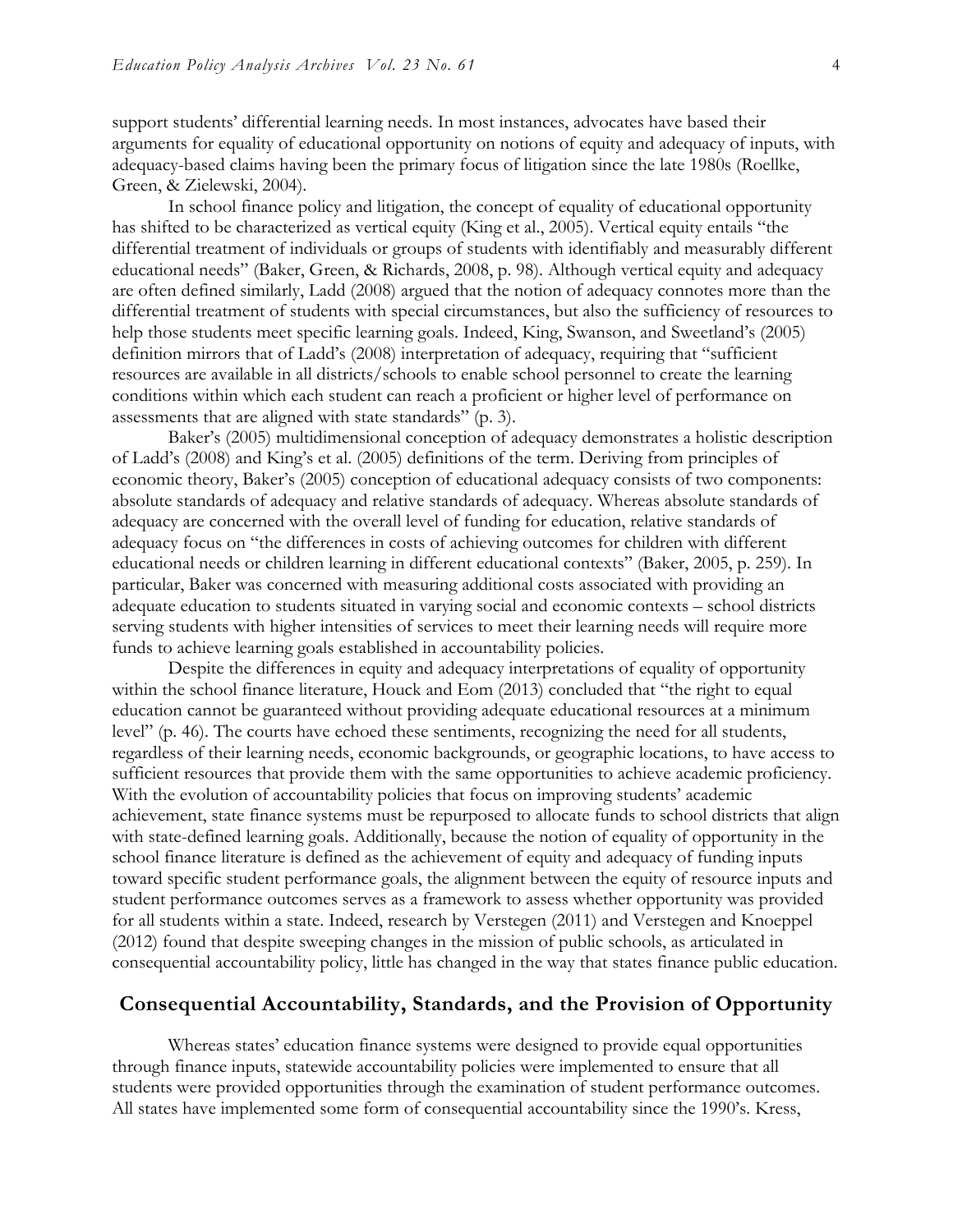Zechmann, and Schmitten (2011) defined consequential accountability as a model of education reform that includes explicit standards for students, testing students based on their knowledge of standards, and consequences assigned to schools for failure to meet those standards. Implied in the adoption of state standards is the provision of opportunity. Standards represent the mechanism by which students are guaranteed access to similar content and skills. The achievement of proficiency, then, serves as an indication of mastery of skills that would enable all students to make a successful transition to higher education or the workforce, allowing them to be citizens and competitors in the global economy.

Scholars have noted that the current context of educational accountability reform can be traced to two social and historical forces: the civil rights movement and concern for national security and the vital role of education in ensuring it (Kress, Zechmann, & Schmitten, 2011). These historical events, shifts in thinking about the role of education in society, and ensuing legislation focused national attention on the need to provide equity in the education of all students, particularly students of color. Later, the publication of *A Nation at Risk* brought national attention to the need for states to improve both rigor and achievement in public schools as a matter of global economic competitiveness. Initially, educational reforms focused on the provision of additional resources, such as highly-qualified teachers and additional expenditures for education. That changed in the early 1990's when states began to introduce standards-based reforms. Standards were seen as the means by which all students would be granted access to similar content; mastery of such content was seen as a way for students to have similar opportunities to achieve economic and political well-being.

By affixing consequences to standards-based reform efforts, it was thought that schools would be motivated to improve performance. However, comparing student performance across states can be problematic given differences in student demographic characteristics, the provision of preschool services, and differences in resources such as teacher quality. Furthermore, there is no uniform measure of success since each state makes use of different assessments (Kress, Zechmann & Schmitten, 2011). One consistent measure that can be used to compare student performance across states is the National Assessment of Education Progress (NAEP); however not all students take this exam. Additionally, research has shown that states with a consequential accountability system have seen positive increases in measures of student performance to include NAEP scores (Carnoy & Loeb, 2002; Hanushek & Raymond, 2005). Of particular note was the finding that states with strong accountability systems attached to the most stringent sanctions demonstrated the most growth. Similarly, a study by Grissmer, Flanagan, Kawata, and Williamson (2000) found that states that pioneered consequential accountability systems have shown the greatest amount of growth in measures of student performance.

Despite the documented growth in performance for children in subgroups that has been associated with consequential accountability policy, a pitfall of the policy is the downward pressure that it may place on performance and content standards (Kress, Zechmann, & Schmitten, 2011). Under consequential accountability policy, states are given the authority to define content standards and proficiency targets. It is entirely possible for states to lower the definition of proficiency in order to increase the number of students classified as proficient, thereby, reducing the number of failing schools. To date, the National Center of Education Statistics (NCES) has published three studies that align state proficiency standards with NAEP as a means to measure the rigor of each state's standards (Bandeira de Mello, 2011; Bandeira de Mello, Blankenship, & McLaughlin, 2009; McLaughlin et al., 2008). These researchers found that states' differing definitions of proficiency impacted the degree to which opportunity was provided for all students. Given the role of accountability systems in ensuring that all students learned the necessary content standards, an integral aspect of the degree to which states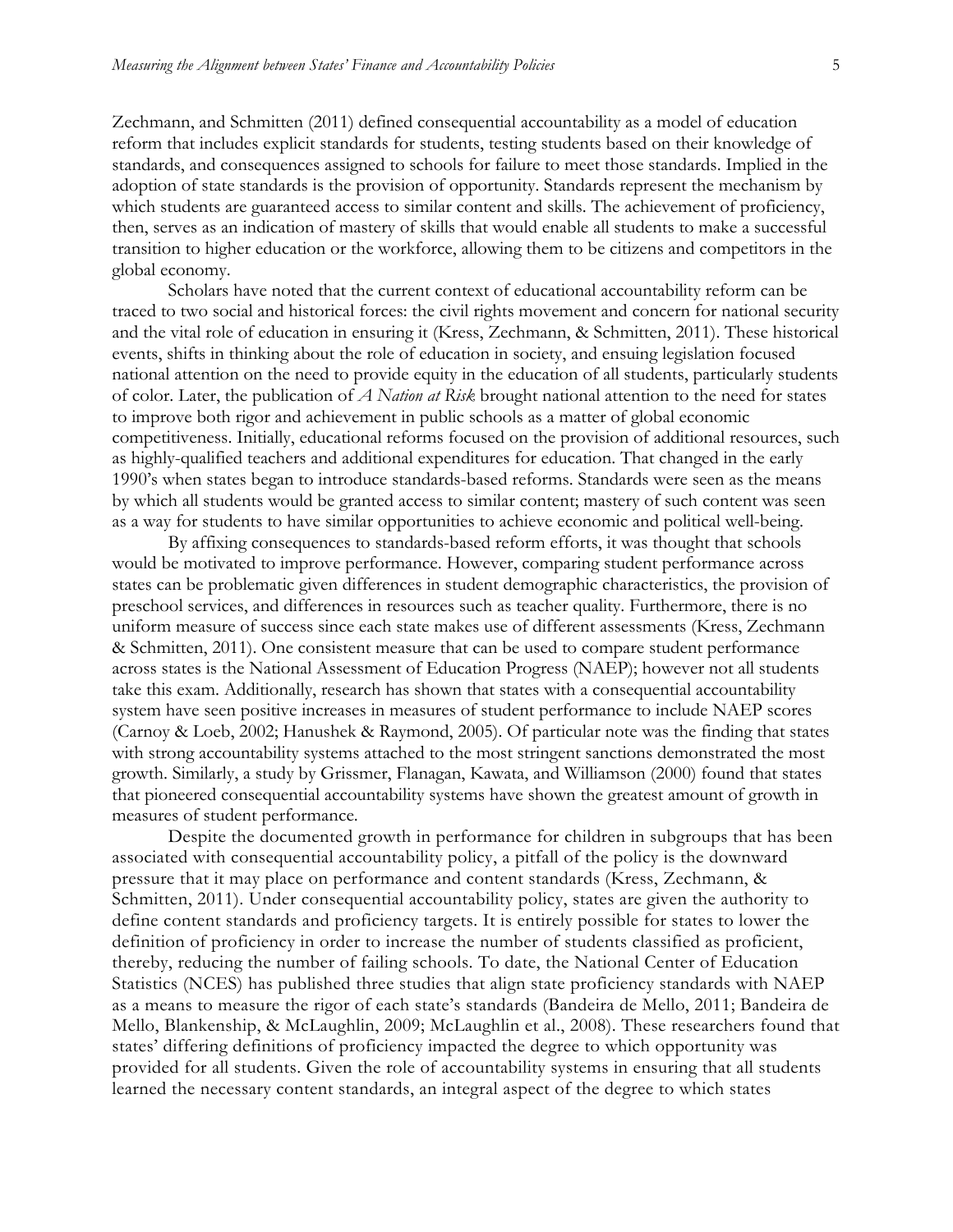provided equal educational opportunities is the level of proficiency and equity of student performance outcomes.

#### **Measuring States' Progress toward Equality of Opportunity**

Research on opportunity in the school finance literature, as it relates to how states distribute educational resources to meet the needs of students living under differential circumstances, can be traced to James Coleman's (1966) report, *Equality of Educational Opportunity*. Since then, Berne and Steifel (1984), among many other scholars, have developed statistics to calculate the horizontal and vertical equity of inputs using measures of dispersion to discern opportunity. These measures included the range, restricted range, federal range ratio, Coefficient of Variance, Gini Coefficient, McLoone Index, and Verstegen Index. The coefficient of variance and McLoone Index are of particular interest because they are often used by researchers to assess the equity of state finance systems. The coefficient of variance measures the amount of variation around the mean and accounts for all cases within a distribution, rather than a specified range. Furthermore, Odden and Picus (2004) noted that an acceptable standard of equity for the coefficient of variance of finance systems is less than or equal to 0.10. Similarly, the McLoone Index measures the amount of variation at the bottom half of a distribution. An index of .95 or greater indicates that the bottom half of a distribution is equitable (Verstegen, 2013).

Opportunity has also been assessed in terms of student performance outputs. These approaches have typically been undertaken through the examination of state achievement gaps and trends in data (Cronin, Dahlin, Adkins, & Kingsbury, 2007). However, a limitation of such approaches is that they ignore measures of dispersion and distribution. Because no standard existed to discern the equity of student performance measures, Knoeppel and Rinehart (2011) applied traditional finance equity statistics, like the coefficient of variance, McLoone Index, and Verstegen Index, to district-level measures of student performance in Kentucky. They indicated that the use of equity statistics were appropriate for researchers to determine states' progress in meeting equality of educational opportunity goals; however, an acceptable standard of equity needed to be established for student performance outcomes.

Knoeppel and Della Sala (2013) reasoned that the linkage between the equity of funding inputs and student performance outcomes was a key aspect of adequacy-based school finance litigation and policy and merited an examination of the appropriateness of standards of equity. Their investigation of the equity of finance systems and student performance outcomes relied on the 0.10 standard for the coefficient of variance as suggested in the literature. They reasoned that the standard of 0.10 was too large for finance systems and student performance, allowing for substantial variation around the mean. Rather, the authors advocated for a coefficient of variance approaching .05 for the finance system and a coefficient of variance approaching 0.03 for student performance as standards of equity for both inputs and outcomes. In addition, measures of distribution were deemed as necessary factors to be considered in order to discern the equity of finance systems and student performance outcomes.

In justifying their changes to the traditional standards of equity, Knoeppel and Della Sala (2013) examined the practical implications of the use of a coefficient of variance of 0.10 to measure the equity of finance systems and student performance outcomes. For the equity of finance systems, they reasoned:

…given the standard of .10, a state finance system is equitable when about 68% of its districts are within 10% of the mean and about 95% of its districts are within 20% of the mean…[which] results in a wide range of revenues available to districts across a state. (p. 48)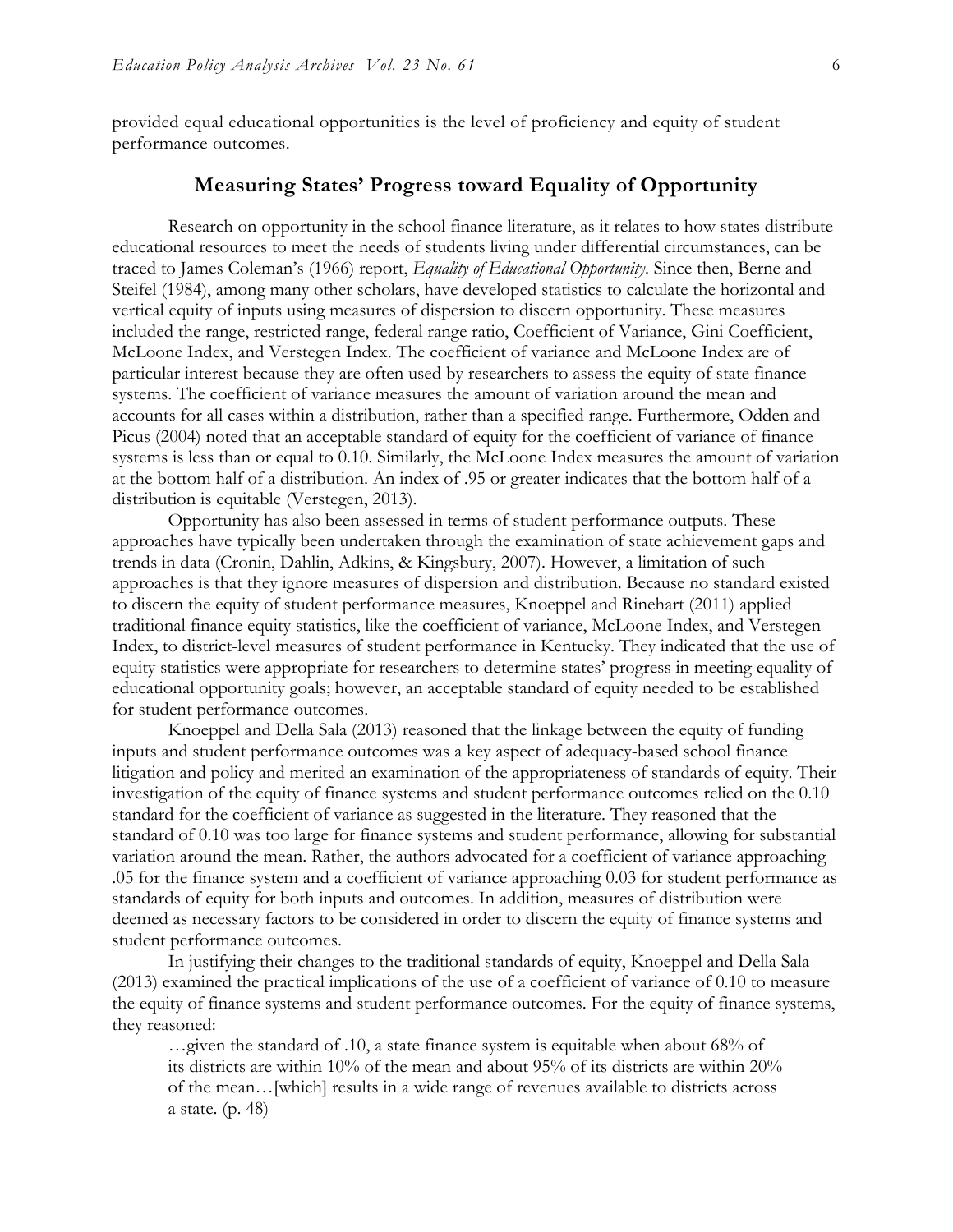Although variability in district per-pupil revenue was anticipated due to considerations of vertical equity and adequacy to provide sufficient resources for students with differential needs, the degree of disparity with a 0.10 standard was deemed substantially large. Rather, the authors noted that a standard coefficient of variance of 0.05 would result in 68% of district revenues within 5% of the mean and 95% of revenues within 10% of the mean. Similarly, Knoeppel and Della Sala (2013) reasoned that a .03 standard for student performance outcomes would result in 68% of districts' scores within 3% of the mean and 95% of the districts within 6% of the mean. Furthermore, this standard would permit sufficient variability that allows for students to score above proficiency while ensuring that the mean of the distribution is near states' proficiency targets.

Knoeppel and Della Sala (2013) also made use of other measures of dispersion and distribution to examine states' progress toward achieving equity-related student achievement policy goals. In doing so, they described an ideal distribution of student performance (see Figure 1) that mirrors policy goals and judicial interpretations, where "most districts…cluster around proficiency and other districts that scored higher…tail off from the distribution" (p. 49). In addition to the 0.03 standard for the coefficient of variance, the McLoone Index was suggested to be at 0.98 and the distribution should be positively skewed and leptokurtic.



*Figure 1.* Ideal student performance distribution from Knoeppel and Della Sala (2013).

Next, Knoeppel and Della Sala (2013) introduced an equity ratio to represent a measure of policy alignment that was suitable for all states. In particular, the ratio combined the equity of finance inputs and student performance outcomes to discern the degree to which finance inputs have been aligned with accountability policy outcomes. They argued that the standard for the equity ratio, which is calculated by dividing the coefficient of variance for student performance by the coefficient of variance for the finance system, could range between 0.00 and 0.60. This range was determined because the coefficient of variance for student performance, or the numerator, could have a value of zero if every student scored the same on the assessment. If this were to occur, then the equity ratio would be calculated to be zero. Because a coefficient of variance for student performance ranging from zero to 0.03 would be considered satisfactory, as long as the mean is at proficiency, an acceptable equity ratio could range from 0.00 to 0.60. However, the authors found that this range could be achieved with inequitable finance and inequitable student performance coefficient of variances; therefore, the equity ratio was deemed to be only suitable for interpretation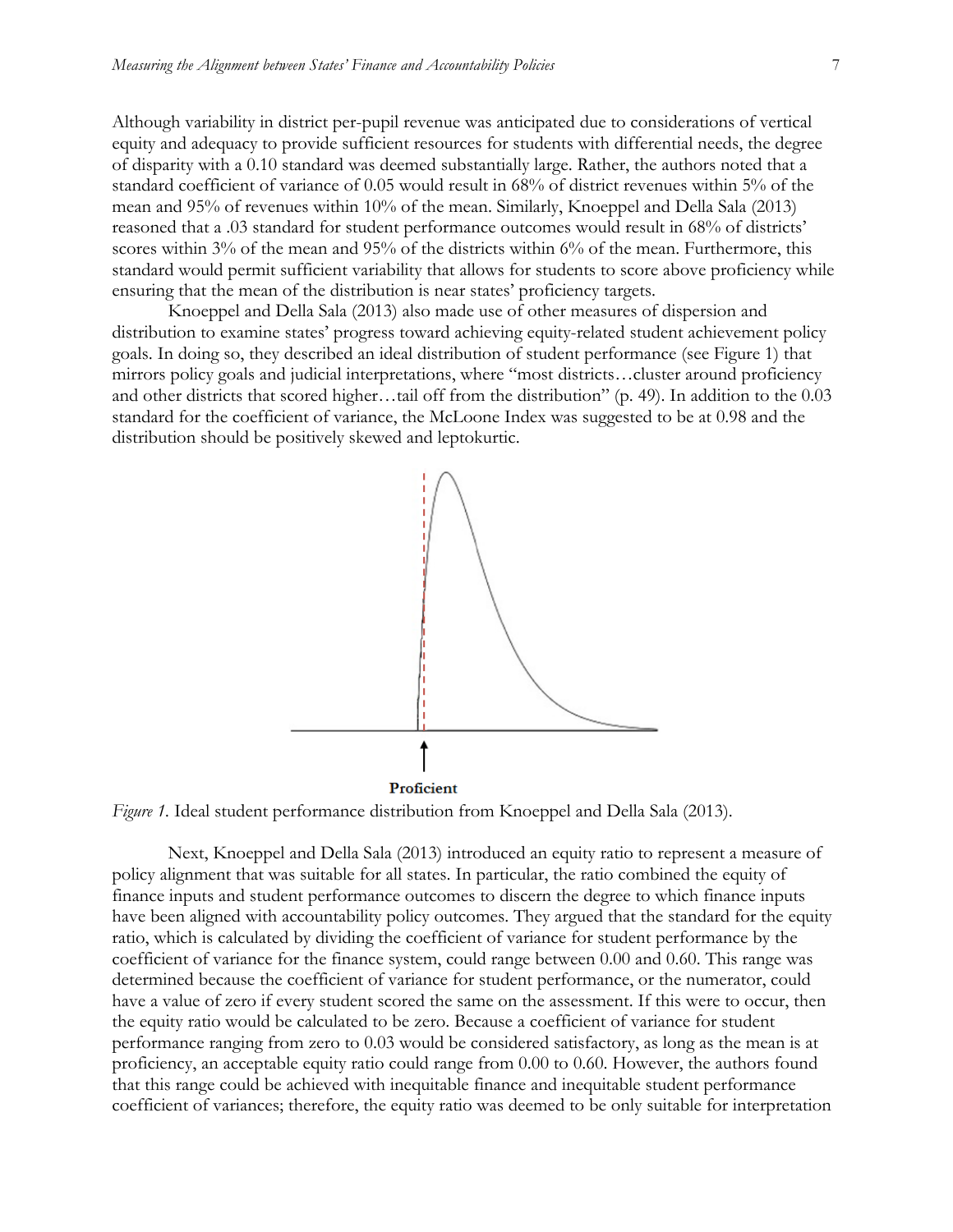if both finance and student performance coefficients were approaching the 0.05 and 0.03 equity standards.

Building on this work, Knoeppel, First, Della Sala, and Ordu (2014) investigated the particularities of the equity ratio in light of varying notions of equality of educational opportunity and judicial interpretations of states' constitutional language and adequacy-based finance litigation. They concluded that factors such as states' differing finance and accountability policy goals, interpretations of court decisions and equality of educational opportunity, definitions of proficiency, and finance and accountability policy coherence complicated explanations of the equity ratio. These factors complicated the interpretation of a standard range for the equity ratio for all states and should be considered in future research; however, the ratio still served as a tool to assess the provision of opportunity from a broader state-by-state basis.

Beyond the use of traditional finance statistics to measure equality of opportunity, other scholars have introduced economic indicators, such as income mobility, as variables that merit consideration. Chetty, Hendren, Klline, and Saez (2013) studied intergenerational income mobility for children born in the United States in the 1980's and who were citizens as of 2013. The authors calculated two types of income mobility: a) expected economic outcomes between children from high income and low income families, and b) measures of expected economic outcomes of children for children from families with incomes less than 30,000 dollars. The study reported significant correlations between intergenerational mobility and income inequality, economic and racial residential segregation, measures of school quality, social capital indices, and family structure. Interestingly, these economic indicators have been found to be correlated with lower achievement in schools, representing the challenges that states must address as part of their efforts to align resources with achievement to provide an adequate system of public education. These indicators, coupled with the policy factors described above, necessitated the creation of a measure that allows for a comprehensive interpretation of the alignment between finance and accountability policies while accounting for the particularities of each state's policy context.

#### **Method**

#### **Goal of the Study**

The goal of the present study was to expand on previous attempts to conceptualize, measure, and evaluate the alignment between states' education finance and accountability policies. In addition, we sought to contextualize the degree to which both policies were aligned in each state in light of courts' conceptualizations of equality of educational opportunity as well as their social and economic circumstances. As noted in the literature, researchers have called for the alignment of education finance and accountability policies to meet courts' mandates for the provision of an adequate educational system (Adams, 2008; Ryan, 2008; Superfine, 2009; Verstegen, 2002, 2011). Education finance systems were devised to provide equality of educational opportunity in terms of equitable and adequate finance inputs. Similarly, state accountability policies were crafted to provide opportunity in terms of equitable student performance outcomes. Given the similarities of the equity goals of both policies and judicial interpretations constructed to determine the adequacy of states' education finance systems, we postulated that an alignment of both policies would meet the demands of opportunity through equality of inputs and outputs (Isbister, 2001) and would be evidenced by the simultaneous achievement of equity for both goals. Indeed, our conceptualization of policy alignment was from a broad perspective and therefore could not alone be used to determine whether the two policies were designed in support of one another. Therefore, our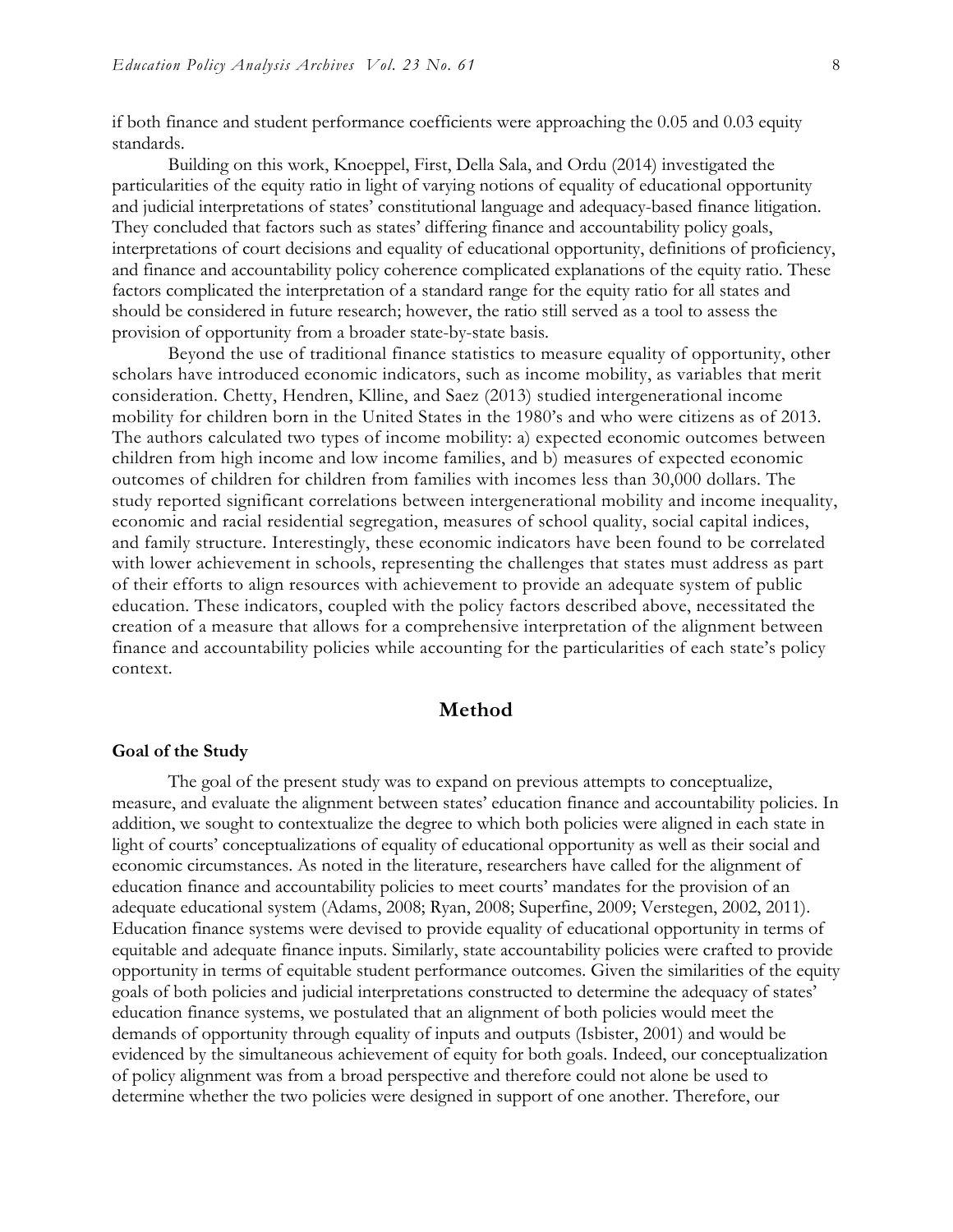framework did not lend itself to an analysis of the mediating factors that influence the equity of student performance outcomes. Additionally, the results of our analysis should not be used for comparative purposes due to states' varying circumstances that may influence the degree to which alignment can be met. Rather, we suggest that as a result of a broader analysis of the equity of both policies, researchers, policymakers, and the courts could further investigate individual states' specific provisions of resources to identify particularities of states' policies to develop resource allocation strategies in support of their specific accountability goals.

#### **Data**

To test the alignment of states' finance and accountability policies, data were collected from nine states within the United States – Colorado, Kentucky, Massachusetts, Minnesota, New York, Ohio, South Carolina, Texas, and Washington. All nine states experienced adequacy-based school finance cases that questioned the degree to which each respective state provided equal educational opportunities through finance inputs and student performance outcomes. State's education clauses of their constitutions also required some form of an equitable system of public education, whether they mandated equity of inputs, equity of outputs, or both. In addition, the selection of these cases enabled researchers to conduct a cases-by-case analysis comprising of diversity in each state's social, economic, and geographic contexts. All states in the analysis used a foundation program or a combination/tiered system that included a base foundation level to fund public education (Verstegen & Knoeppel, 2012). Each state's type of funding formula, language from the education clause, education finance variables, and student performance measures can be seen in Table 1.

To measure the equity of inputs and outputs, school finance and student performance data were collected from each state's Department of Education website. Finance data included each school district's combined local and state per-pupil revenue from each state's foundation program from the last year reported; federal funding was not included in the analysis. Additionally, school district performance data included student achievement measures that each state used for accountability policy purposes. School districts' mean scale scores in reading and math on the states' standardized tests were used by the majority of states. Some states reported performance indices, which are comprised of multiple measures of students' scores on different content areas from their standardized tests. Additional data were collected to illustrate each state's social and economic circumstances and the degree to which the equity of each state's finance distribution system and student performance is associated with those circumstances. Data collected from the U. S. Census Bureau (2014) were used to detail states' social and economic circumstances. These measures included each state's median income, percentage of individuals who are unemployed, percentage of individuals below the poverty line, percentage of individuals with a bachelor's degree or higher, and the major industry in the state other than educational and health services.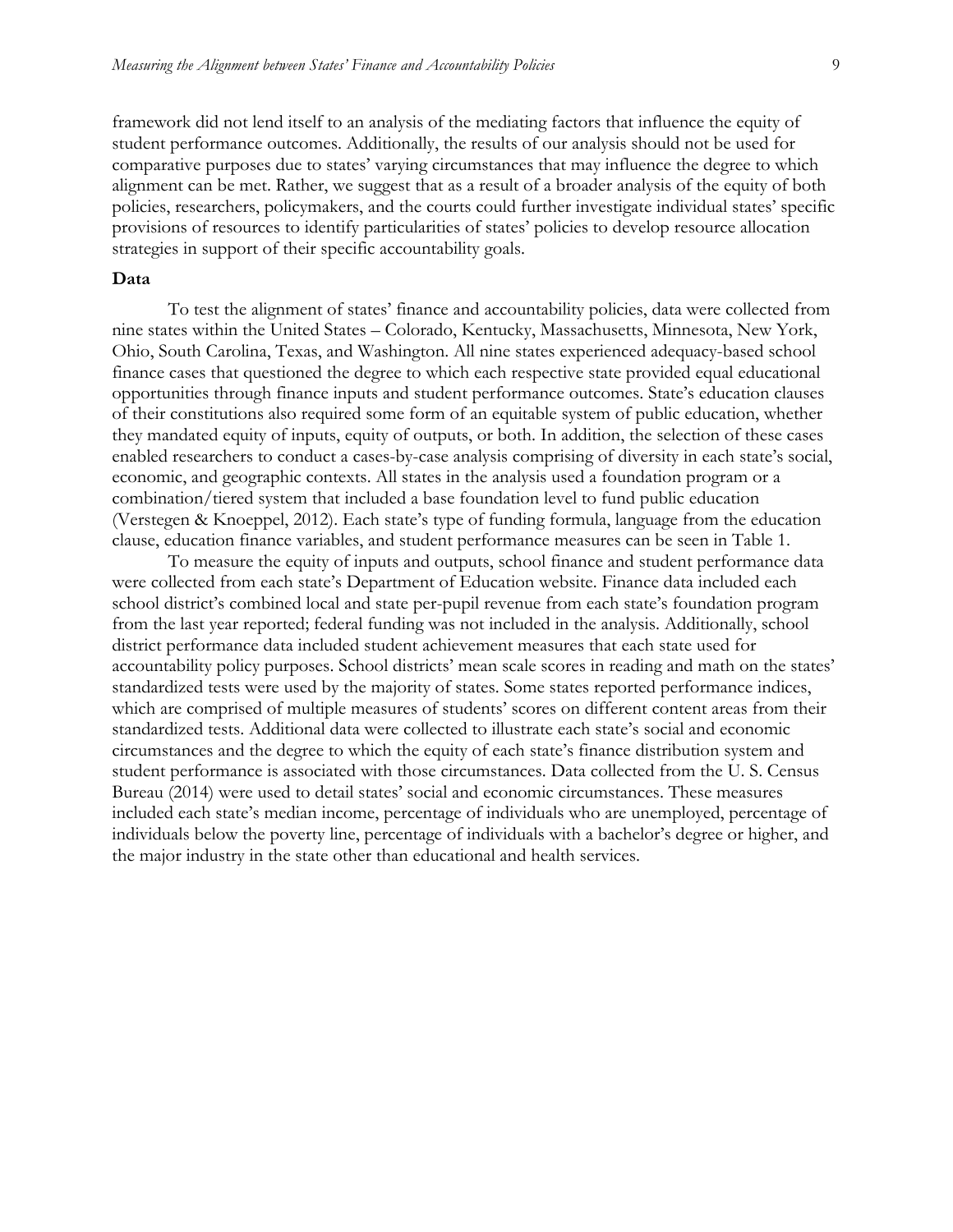| <b>State</b>      | Funding<br>Formula<br>Type                                  | <b>Keywords of Education Clause</b>                                                                                                                                            | Finance<br>Data (Year)                            | Student<br>Performance<br>Data (Year)                       |
|-------------------|-------------------------------------------------------------|--------------------------------------------------------------------------------------------------------------------------------------------------------------------------------|---------------------------------------------------|-------------------------------------------------------------|
| Colorado          | Foundation<br>Program                                       | "The general assembly<br>shallprovide for the<br>establishment and maintenance<br>of a thorough and uniform<br>system of free public schools"                                  | $Local + State$<br>Per-pupil<br>revenue<br>(2011) | Mean Scale Scores<br>in Reading and<br>Math (2011)          |
| Kentucky          | Base<br>Foundation<br>Program with<br>Optional<br>Two Tiers | "The General Assembly<br>shallprovide for an efficient<br>system of common schools<br>throughout the State."                                                                   | $Local + State$<br>Per-pupil<br>revenue<br>(2008) | Mean Scale Scores<br>in Reading and<br>Math (2008)          |
| Massachusetts     | Foundation<br>Program                                       | "Wisdom, and knowledge, as well<br>as virtue, diffused generally<br>among the body of the people,<br>being necessary for the<br>preservation of their rights and<br>liberties" | $Local + State$<br>Per-pupil<br>revenue<br>(2011) | Mean Scale Scores<br>in Reading and<br>Math (2011)          |
| Minnesota         | Foundation<br>Program                                       | "it is the duty of the legislature<br>to establish a general and uniform<br>system of public schools."                                                                         | $Local + State$<br>Per-pupil<br>revenue<br>(2012) | Mean Scale Scores<br>in Math $(2012)$                       |
| New York          | Foundation<br>Program                                       | "The legislature shall provide for<br>the maintenance and support of a<br>system of free common schools,<br>wherein all the children of this<br>state may be educated."        | $Local + State$<br>Per-pupil<br>revenue<br>(2011) | Mean Scale Scores<br>in Reading and<br>Math (2011)          |
| Ohio              | Foundation<br>Program                                       | "The General Assembly<br>shallsecure a thorough and<br>efficient system of common<br>schools throughout the state"                                                             | $Local + State$<br>Per-pupil<br>revenue<br>(2011) | Performance<br><b>Index Score</b><br>(2011)                 |
| South<br>Carolina | Foundation<br>Program                                       | "The General Assembly shall<br>provide for the maintenance and<br>support of a system of free public<br>schools open to all children in the<br>State"                          | Local + State<br>Per-pupil<br>revenue<br>(2012)   | <b>ESEA</b> Index<br>Score (2012)                           |
| Texas             | Base<br>Foundation<br>Program with<br>Optional Tier         | "A general diffusion of<br>knowledgeto establishan<br>efficient system of public free<br>schools."                                                                             | $Local + State$<br>Per-pupil<br>revenue<br>(2012) | Mean Scale Scores<br>in Reading and<br>Math (2012)          |
| Washington        | Foundation<br>Program                                       | "The legislature shall provide for<br>a general and uniform system of<br>public schools.                                                                                       | $Local + State$<br>Per-pupil<br>revenue<br>(2011) | Performance<br>Index Score in<br>Math and Reading<br>(2011) |

## Table 1 *Information for States used in the Analysis*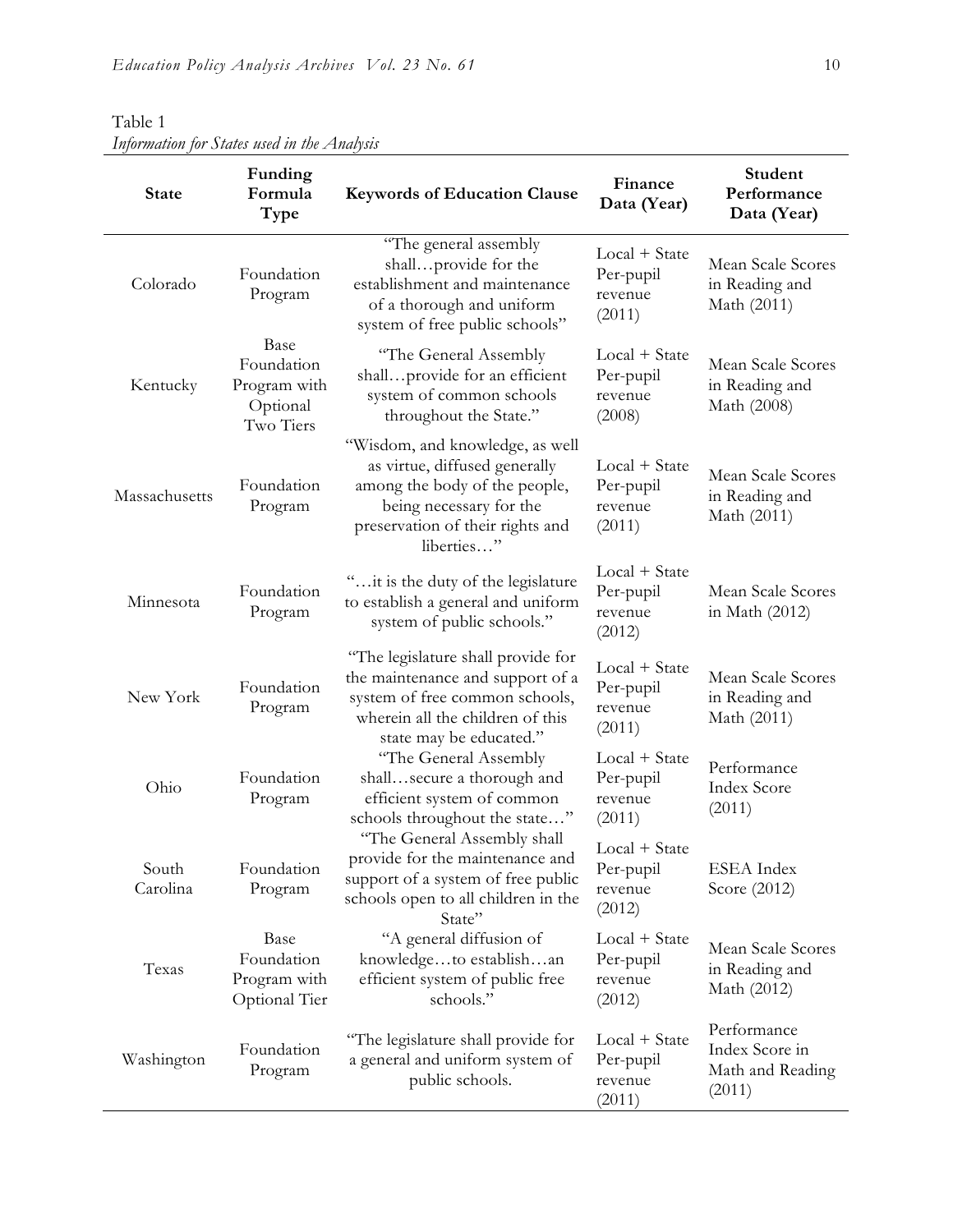#### **Measurement of Finance Inputs and Student Performance Outcomes**

The analysis of finance and student performance data was conducted using measures of distribution and dispersion. These measures included the mean, median, skew, kurtosis, range, coefficient of variance, and McLoone Index. The coefficient of variance and McLoone Index has been used by finance scholars to assess the horizontal equity of finance systems (Berne & Stiefel, 1984; Brimley, Verstegen, & Garfield, 2012; Odden & Picus, 2004). The coefficient of variance is used to describe the variation about the mean and varies from zero to one. The measure is calculated by dividing the standard deviation of a distribution by the mean (*SD*/*M*). The McLoone Index represents the equity of the bottom of the distribution only. It is calculated as the ratio of the sum of all values below the  $50<sup>th</sup>$  percentile to the sum of those observations if they had the value of the median [(∑ values below *Mdn*)/(*Mdn* value \* number of observations below *Mdn*)]. In addition, the mean of each state's finance revenue was examined to account for the amount of funding each state provides for educational purposes. The equity ratio was calculated using a standard of 0.05 for the coefficient of variance for each state's finance system and a standard of 0.03 for the coefficient of variance for student performance. This metric was used to discern the degree to which the equity of finance inputs have been aligned with equitable accountability policy outcomes as well as for the calculation of the opportunity gap.

#### **Opportunity Gap**

In addition to the traditional finance measures used in this analysis, researchers developed and calculated a metric titled the "opportunity gap" to represent the degree of misalignment between the equity of states' education finance systems and the intended student performance outcomes of accountability policies. Because court decisions have often emphasized equality of inputs or outputs as sufficient to meet equality of educational opportunity (Knoeppel et al., 2014), the opportunity gap was created to represent either inequities in finance inputs, student performance outcomes, or a misalignment of both policies. Whereas current finance measures can be used to independently measure the equity of inputs and outputs, the opportunity gap was intended to measure the simultaneous equity of both and is represented as the difference between an ideal alignment of each state's finance inputs with student performance outputs and states' actual measures of finance and student performance. To calculate the opportunity gap, the area of an ideal alignment of the coefficient of variances for finance systems and student performance outcomes was discerned, which was equal to 0.0015 (0.03 for student performance multiplied by 0.05 for finance systems). Then, the area of the actual alignment of finance and performance (*a*) for each state was calculated and divided by the area of the ideal alignment (*a* divided by 0.0015). To standardize each state's opportunity gap, the area of the ideal alignment was set at one; the ideal area of one was subtracted from the actual alignment of finance and performance. States that had an ideal alignment of finance and performance would have an opportunity gap of zero. The opportunity gap grows when there is inequity in the finance system, student performance, or both. Therefore, a larger gap is indicative of low alignment between the two policies. To visualize the opportunity gap, the coefficient of variance for finance inputs and the coefficient of variance for student performance outcomes were plotted on a chart, with the vertical axis representing the equity of finance and the horizontal axis representing the equity of student performance.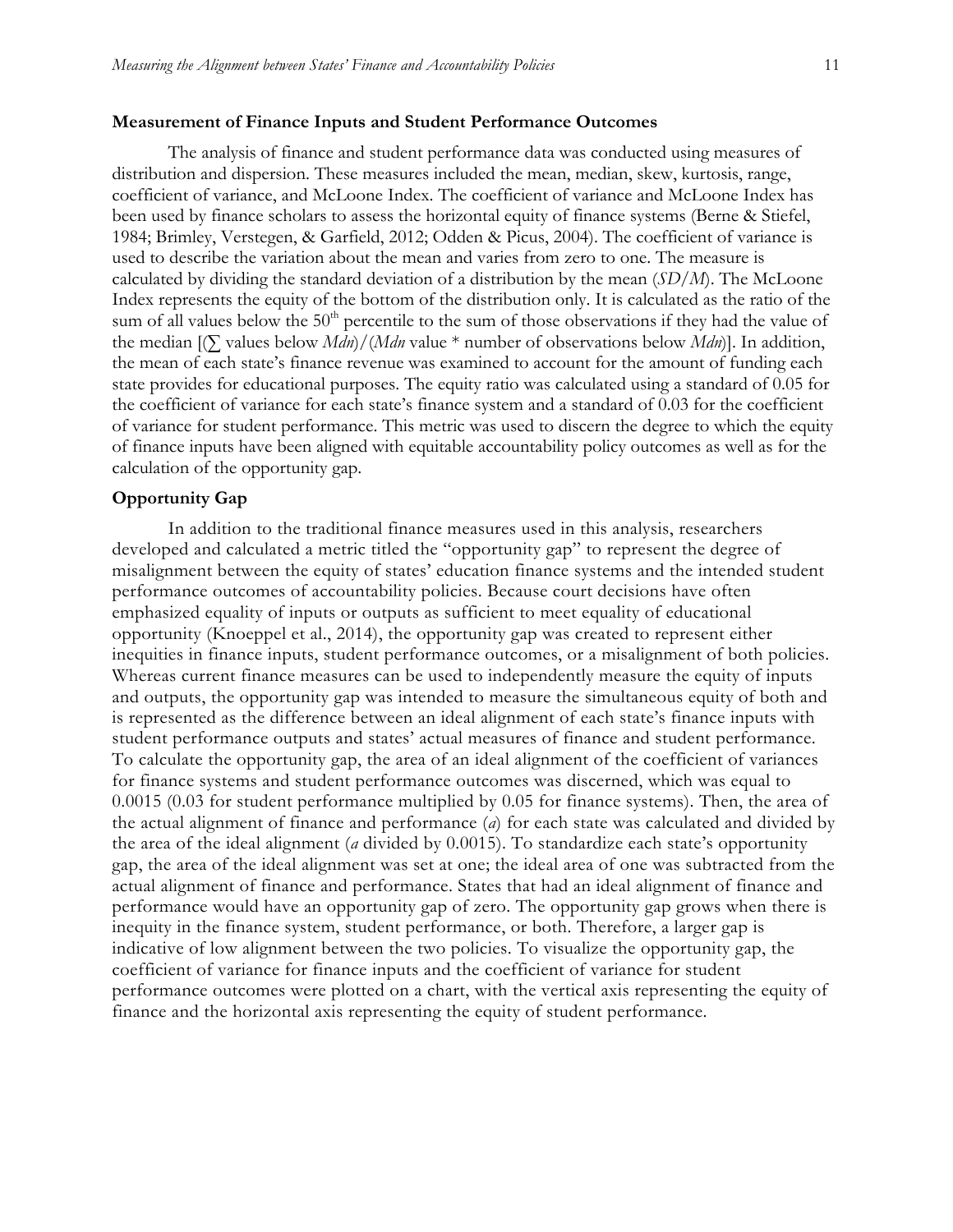#### **Findings**

State demographics and economic indicators appear in Table 2 and measures of opportunity appear in Table 3. For descriptive purposes, states were placed in three groups based on the economic characteristics as depicted in the census data: low, moderate, and greater economic hardship. Groups were defined using measures including median household income, percentage of people living below the poverty level, and the unemployment rate. States with greater economic hardship included Ohio, Kentucky, and South Carolina. States with moderate economic hardship included Washington, New York, and Texas. States with low economic hardship included Minnesota, Massachusetts, and Colorado. As illustrated in Table 2, each state has a unique set of circumstances with regards to their graduation rates, percentage of citizens with college degrees, and major industries. Graduation rates are relatively similar across the states. For the most part, the percentage of citizens with a college degree tended to mirror the classification for economic hardship. States with the lowest economic hardship had the highest percentage of individuals with a bachelor's degree while states with the most need had the lowest percentage of individuals with a degree. In general, states where manufacturing was the predominant industry tended to be among the states with the greatest economic hardship.

Using definitions in the school finance literature, opportunity was conceptualized as equity of inputs, equity of outputs, or the simultaneous equity of the two policies. Measures of states' finance equity, performance equity, and opportunity gaps appear in Table 3. The only two states that were found to have equitable finance systems were South Carolina and Kentucky. The coefficient of variance in South Carolina was 0.02 while the McLoone Index was 0.99. In Kentucky, the coefficient of variance for the finance system was 0.06, approaching the standard of 0.05 and the McLoone Index was 0.97. No other state had an equitable finance system.

Greater equity was found in measures of students' performance outcomes across the states. Of the states with low economic hardship, Massachusetts was found to have performance equity in both reading and math while Colorado had performance equity in reading and was approaching performance equity in math. Minnesota was well below the standard with a coefficient of variance of .28 and a McLoone Index of 0.81, suggesting wider variation in student achievement with the bottom part of the distribution performing well below the average of the state. Of the states with moderate economic hardship, New York and Texas were found to have performance equity in both reading and math – performance equity was not found in Washington. In the states with the greatest economic hardship, none of the states were found to have performance equity. In Kentucky, the coefficient of variance for reading was 0.06 while the coefficient of variance for math was 0.11. In Ohio, the coefficient of variance for the performance index was 0.16 while the coefficient of variance for performance in South Carolina was 0.19. Different levels of performance equity, however, may have been tempered by the rigor of each state's standards. Only Massachusetts has consequential accountability standards that aligned with NAEP standards of proficient. Of the remaining states that were found to have performance equity, all standards corresponded to NAEP scores of Below Basic or Basic.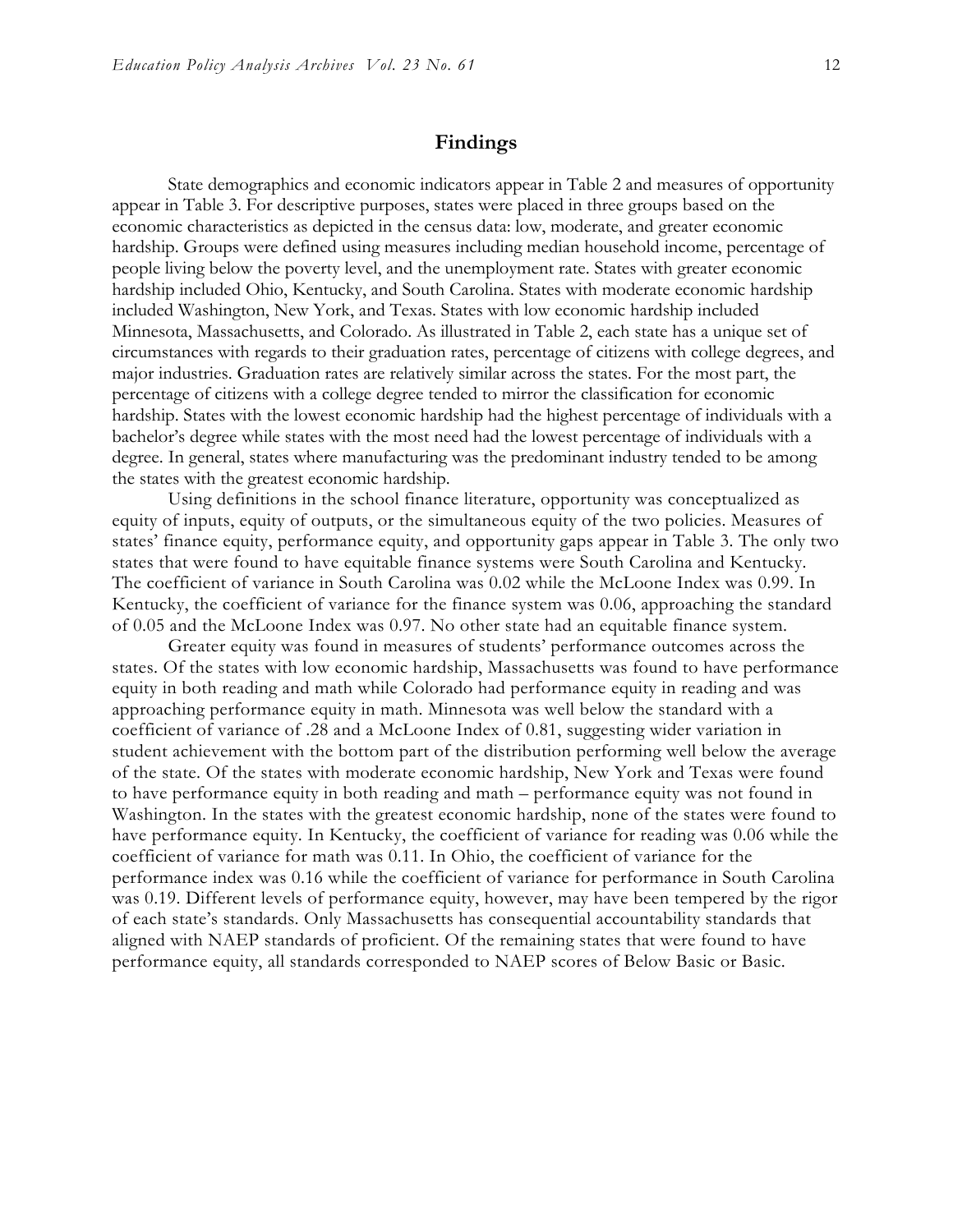## Table 2 *Student Demographics and State Economic Indicators*

|                                        | $\overline{co}$                                | KY                 | MA                                             | <b>MN</b>          | NY                                             | <b>OH</b>          | SC                 | TX                 | WA                                             |
|----------------------------------------|------------------------------------------------|--------------------|------------------------------------------------|--------------------|------------------------------------------------|--------------------|--------------------|--------------------|------------------------------------------------|
| # of School<br>Districts               | 182                                            | 174                | 392                                            | 332                | 723                                            | 613                | 83                 | 1193               | 295                                            |
| Enrollment                             | 832,368                                        | 649,688            | 955,563                                        | 825,873            | 3,914,196                                      | 1,885,618          | 727,130            | 4,998,579          | 1,041,222                                      |
| %Free/Reduced<br>Lunch                 | 38                                             | 56.5               | 34.2                                           | 37.85              | 32.14                                          | 41.11              | 56.76              | 60.28              | 43.41                                          |
| %ELL                                   | 11                                             | N/A                | 7.1                                            | 7.37               | 5.28                                           | N/A                | N/A                | 16.77              | 8.61                                           |
| $\%$ IEP                               | 10                                             | N/A                | 17                                             | 15.15              | N/A                                            | 14.89              | 13.7               | 8.82               | 13.04                                          |
| Economic<br>Hardship Group             | Low                                            | Greater            | Low                                            | Low                | Moderate                                       | Greater            | Greater            | Moderate           | Moderate                                       |
| State Median<br>Income                 | \$57,685                                       | \$42,248           | \$65,981                                       | \$58,476           | \$56,951                                       | \$48,071           | \$44,587           | \$50,920           | \$58,890                                       |
| %Unemployed                            | 5.2                                            | 5.3                | 5.5                                            | 4.9                | $5.2\,$                                        | 6                  | 6.3                | 4.7                | 5.4                                            |
| %Individuals<br>below Poverty<br>Level | 12.5                                           | 18.1               | 10.7                                           | 11                 | 14.5                                           | 14.8               | 17                 | 17                 | 12.5                                           |
| %Graduation Rate                       | 74                                             | 77                 | 83                                             | 77                 | 77                                             | 80                 | 74                 | 86                 | 76                                             |
| %Bachelor degrees<br>or higher         | 36.3                                           | 20.6               | 38.7                                           | 31.8               | 32.5                                           | 24.5               | 24.2               | 26.1               | 31.4                                           |
| Major Industry                         | Professional,<br>scientific, and<br>management | Manufacturing      | Professional,<br>scientific, and<br>management | Manufacturing      | Professional,<br>scientific, and<br>management | Manufacturing      | Manufacturing      | Retail Trade       | Professional,<br>scientific, and<br>management |
| Mobility                               | Low-Moderate                                   | Low                | Moderate                                       | High               | Moderate                                       | Low                | Low                | Moderate           | Moderate                                       |
| <b>NAEP</b> Reading                    | <b>Below Basic</b>                             | <b>Below Basic</b> | Basic                                          | <b>Below Basic</b> | <b>Below Basic</b>                             | <b>Below Basic</b> | <b>Below Basic</b> | <b>Below Basic</b> | <b>Below Basic</b>                             |
| NAEP Math                              | <b>Below Basic</b>                             | Basic              | Proficient                                     | Basic              | <b>Below Basic</b>                             | Basic              | Basic              | Basic              | Basic                                          |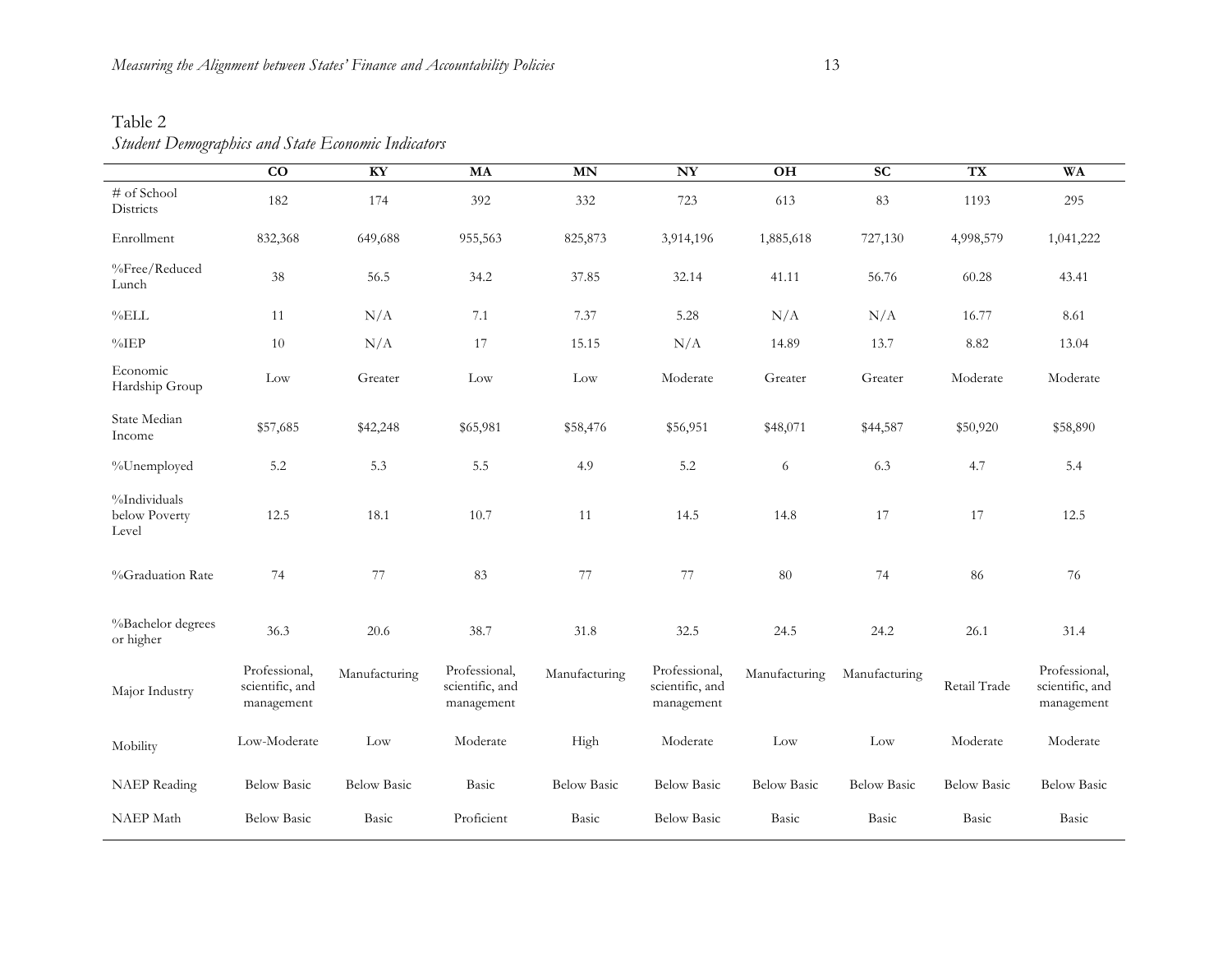## Table 3 *Measures of Opportunity for each State*

|                                     | CO                               | KY                             | MA                               | <b>MN</b>      | NY                               | <b>OH</b>      | <b>SC</b>      | TX                           | WA                           |
|-------------------------------------|----------------------------------|--------------------------------|----------------------------------|----------------|----------------------------------|----------------|----------------|------------------------------|------------------------------|
| CV Finance<br>Revenue               | .29                              | .06                            | .25                              | .28            | .48                              | .25            | .02            | .36                          | .42                          |
| <b>CV</b><br>performance            | Rdg: .03<br>Mth: .04             | Rdg: .06<br>Mth: .11           | Rdg: .02<br>Mth: .02             | .28            | Rdg: .01<br>Mth: .01             | Index:<br>.16  | .19            | Rdg: .03<br>Mth: .03         | Rdg: .09<br>Mth: .13         |
| <b>Equity Ratio</b>                 | Rdg: .10<br>Mth: .14             | Rdg:<br>1.05<br>Mth:<br>1.81   | Rdg: .08<br>Mth: .08             | $1.00\,$       | Rdg: .03<br>Mth: .02             | Index:<br>.63  | 12.02          | Rdg: .07<br>Mth: .08         | Rdg: .22<br>Mth: .31         |
| Opportunity<br>Gap                  | Rdg: 4.8<br>Mth: 6.7             | Rdg: 1.4<br>Mth: 3.4           | Rdg: 2.3<br>Mth: 2.3             | 51.3           | Rdg: 2.3<br>Mth: 2.3             | 25.7           | 1.53           | Rdg: 6.2<br>Mth: 6.2         | Rdg:<br>24.2<br>Mth:<br>35.4 |
| Mean<br>Finance<br>Revenue          | \$9,654                          | \$5,255                        | \$12,088                         | \$9,968        | \$21,518                         | \$5,636        | \$2,365        | \$9,216                      | \$6,456                      |
| McLoone<br>Finance                  | .87                              | .97                            | .91                              | .91            | .57                              | .91            | .99            | $.88\,$                      | .92                          |
| McLoone<br>Performance              | Rdg: .97<br>Mth: .96             | Rdg: .97<br>Mth: .93           | Rdg: .98<br>Mth: .98             | .81            | Rdg: .99<br>Mth: .99             | .83            | .82            | Rdg: .98<br>Mth:.98          | Rdg: .92<br>Mth: .90         |
| Mean<br>Performance                 | Rdg:<br>625.06<br>Mth:<br>534.96 | Rdg:<br>91.73<br>Mth:<br>82.88 | Rdg:<br>246.97<br>Mth:<br>245.47 | 600.41         | Rdg:<br>665.95<br>Mth:<br>684.04 | 91.15          | 80.73          | Rdg:<br>1554<br>Mth:<br>1563 | Rdg:<br>2.82<br>Mth:<br>2.41 |
| Median<br>Performance               | Rdg:<br>628.38<br>Mth:<br>537.53 | Rdg:<br>91.59<br>Mth:<br>82.75 | Rdg:<br>247.24<br>Mth:<br>245.30 | 557.90         | Rdg:<br>665.5<br>Mth:<br>683.67  | 96.50          | 85.60          | Rdg:<br>1553<br>Mth:<br>1563 | Rdg:<br>2.84<br>Mth:<br>2.42 |
| Skew                                | Rdg: -1.17<br>Mth: -.85          | Rdg: .26<br>Mth: .62           | Rdg: -.17<br>Mth: -.04           | .036           | Rdg: .18<br>Mth: .26             | $-1.22$        | $-1.59$        | Rdg: -.46<br>Mth: -.25       | Rdg: -<br>2.95<br>Mth: -.22  |
| Kurtosis                            | Rdg: 4.58<br>Mth: 2.78           | Rdg:<br>1.53<br>Mth:<br>2.45   | Rdg: .21<br>Mth: .36             | $-1.25$        | Rdg: .11<br>Mth: .30             | .996           | 1.73           | Rdg: 3.35<br>Mth: 1.96       | Rdg: .51<br>Mth: .69         |
| Performance<br>Range                | Rdg:<br>143.82<br>Mth:<br>162.78 | Rdg:<br>38.97<br>Mth:<br>67.68 | Rdg: 29.42<br>Mth: 37.43         | 536.10         | Rdg: 27.8<br>Mth:<br>49.43       | 80.45          | 65.5           | Rdg: 413<br>Mth: 437         | Rdg:<br>1.60<br>Mth:<br>2.00 |
| <b>NAEP</b><br>Reading<br>Standards | Below<br>Basic                   | Below<br>Basic                 | Basic                            | Below<br>Basic | Below<br>Basic                   | Below<br>Basic | Below<br>Basic | Below<br>Basic               | Below<br>Basic               |
| NAEP Math<br>Standards              | Below<br>Basic                   | Basic                          | Proficient                       | Basic          | Below<br>Basic                   | Basic          | Basic          | Basic                        | Basic                        |
| Mean at<br>Proficient?              | N                                | N                              | Y                                | N              | Υ                                | N              | N              | N                            | N                            |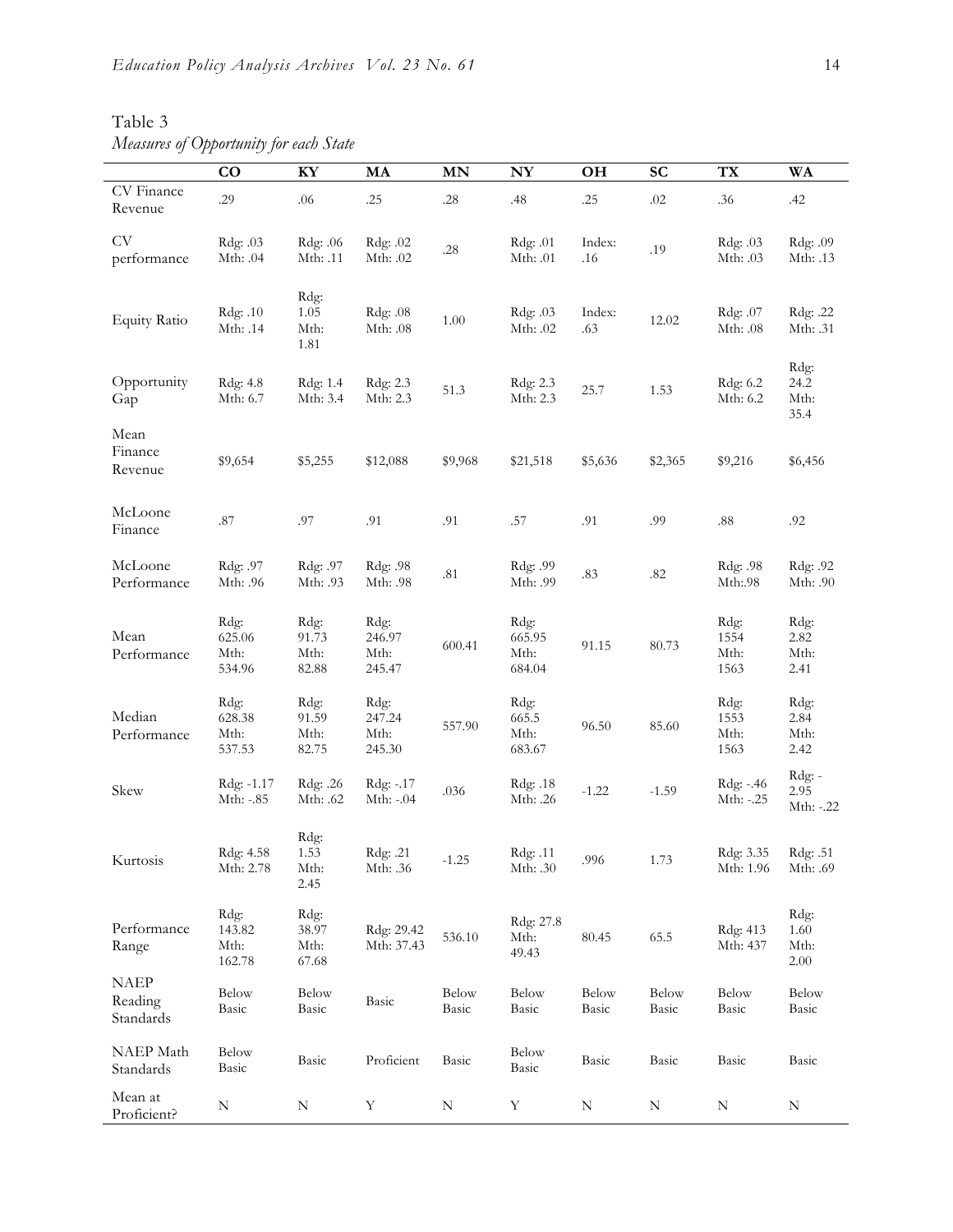Because none of the states included in this study had finance and performance equity, the equity ratio statistic was not a useful tool in discerning alignment. The opportunity gap was conceptualized as the simultaneous equity of finance systems and student performance outcomes. Results of the opportunity gap revealed a lack of alignment more clearly than the equity ratio and appear in Table 3. Interestingly, the smallest opportunity gap was found in two of the states with greater economic hardship, Kentucky and South Carolina. In states with moderate economic hardship, there was a large range of scores in the opportunity gap. The gap in New York was found to be 2.3 for both reading and math; in Washington, the gap was found to be 24.2 in reading and 35.4 in math. There was also a range in the opportunity gap in states with low economic hardship ranging from 2.3 in Massachusetts for reading and math to 51.3 in Minnesota.

The plot of each state's opportunity gap can be viewed in Figure 2. States were placed into quadrants based on the equity of their respective finance systems inputs and student performance outputs. States that had coefficient of variances for both finance and student performance that were less than 0.10 were placed in the quadrant titled *Approaching Alignment*. States that had student performance coefficient of variances less than 0.10 were placed in the quadrant titled *Output Equity*. Similarly, states that had coefficient variances less than 0.10 for finance inputs were placed in the quadrant titled *Input Equity*. Lastly, states that had neither finance inputs nor student performance outputs with coefficients of variances less than 0.10 were placed in the quadrant titled *Inadequate*. Kentucky was the only state placed in the Approaching Alignment quadrant. Similarly, South Carolina was the only state that provided Input Equity. The majority of the states, Colorado, Massachusetts, New York, Texas, and Washington, met Output Equity. Minnesota and Ohio were placed in the quadrant titled Inadequate because they did not have coefficients of variances less than .10 for finance inputs and student performance outputs. Policy and research implications for states' opportunity gaps are discussed in the following section.



*Figure 2.* Plot of each state's opportunity gap.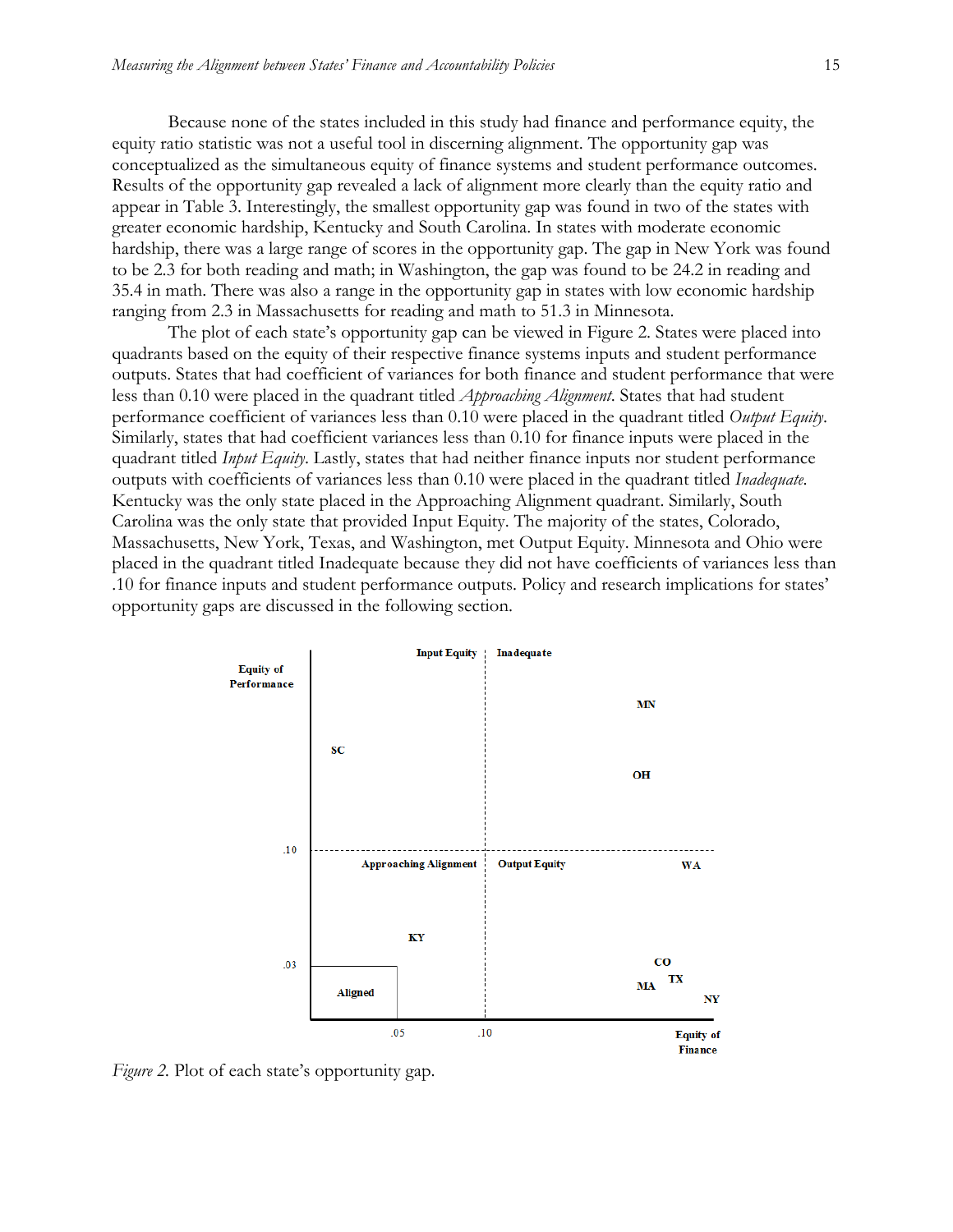#### **Discussion**

Findings from the present study contextualized states' progress toward providing equal educational opportunities to students situated in varying social and economic circumstances. In particular, the present study served as an attempt to measure lost opportunity for children that may result from the failure on behalf of states to provide equitable finance systems and yield equitable student performance outcomes. Three explanations emerged as to why an opportunity gap existed in each state: a) there was inequity in the education finance system, b) there was inequity in the measure(s) of student performance, and c) there was inequity in both the finance system and student performance outcomes.

Four states had inequitable finance systems and equitable measures of student performance. Those states included Colorado, Massachusetts, New York, Texas, and Washington. Two of these five states, Massachusetts and New York, were found to have students performing at proficiency while Massachusetts had the most rigorous standards of the nine states that were studied, as defined by NAEP. Despite the finding of equitable student performance outcomes, which is the overall policy goal for states, we argue that the equity of finance inputs holds value when considering whether equal opportunities were provided by these states and suggest that opportunity had not been provided on behalf of the states' education finance systems. Furthermore, we note that Massachusetts and New York were among the states with the highest percentage of citizens holding a bachelor's degree. It has been postulated in studies examining economic efficiency that the use of standardized test scores may be a poor dependent variable (Ruggiero, 2007), especially when proficiency targets are low. In efficiency simulations, researchers found that schools were overspending to achieve lower standards when the actual cost of education may have been higher when considering other school and community goals. Massachusetts and New York have high rates of college completion; thus, the inequitable funding may be the result of additional funds being allocated to schools to achieve other education-related goals. All four states that were found to have inequitable funding systems had the greatest cultural diversity of the nine states examined in this study. Texas and Colorado had the highest percentage of English Language Learners, Massachusetts has the highest percentage of students with an Individualized Education Plan, and Texas and New York rank near the top of individuals living below the poverty level. If finance systems were created to allocate greater resources to students from these underrepresented populations, then increased inequity would be permissible. This would be what Springer, Liu, and Guthrie (2009) termed the "right kind of inequity."

Only one state, South Carolina, was found to have an equitable finance system and inequitable measures of student performance. The coefficient of variance for the finance system in South Carolina was found to be 0.02; however, when addressing the amount of funds provided by the state, we found that the high degree of equity was likely due to the fact that the foundation amount was relatively low, about \$2,365, and the pupil weightings within the finance formula are small relative to other states. The state of South Carolina was second in the percentage of students qualifying for free and reduced lunch, was third in the percentage of students qualifying for an Individualized Education Plan, had the second highest percent of individuals living below the poverty level, had the second lowest percentage of individuals holding a college degree, and had the highest unemployment rate. The negative skew in the measures of student performance illustrates the lack of success in meeting the persistent challenges associated with educating students living in unique economic circumstances. Although the finance system was equitable, we question the sufficiency of the funding and suggest two implications: a) either the funding was not sufficient, or b) the means by which those funds were distributed were not serving students in underrepresented populations. This is a question of adequacy.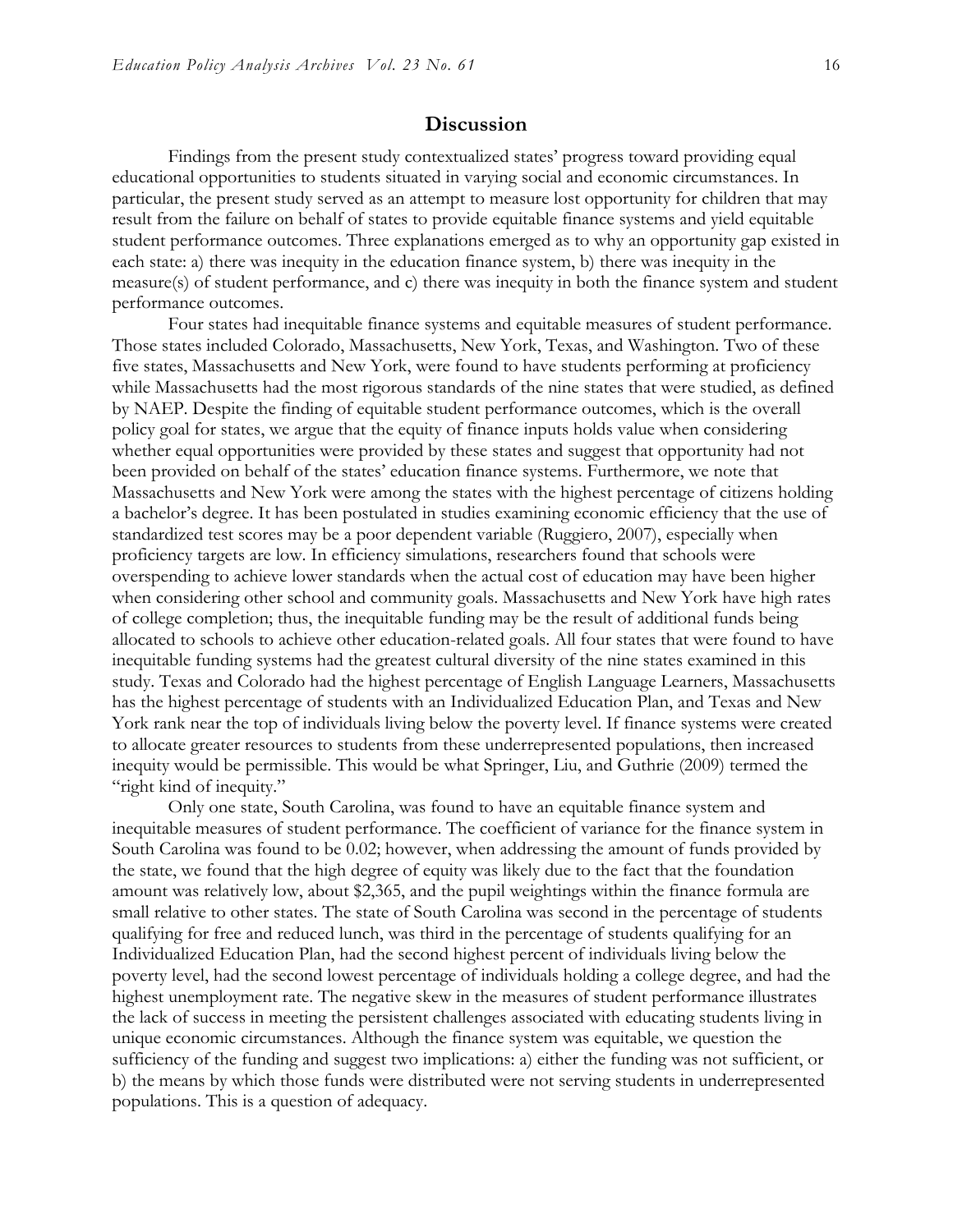Two states, Ohio and Minnesota, were found to have both inequitable finance systems and inequitable measures of student performance. In considering the degree to which opportunity was lost in these states, it is important to note that the coefficients of variance for performance were well above the 0.03 standard – the closest measure was found in Ohio's performance index (0.16) and the widest dispersion was found in Minnesota (0.28). The opportunity gap in these states was significantly larger than the rest of the states in the analysis. The dispersions in finance and performance in these states may be attributed to a combination of the previous causes. For Minnesota, the coefficient of variance may have been high due to the design of the accountability measures. Minnesota's assessments include a wide range of possible scores, which had an effect on the coefficient of variance. Whereas the range of scores in New York was 27.8 in reading and 49.43 in math, the range of scores for Minnesota was 536.1. Therefore, the coefficient of variance was expected to be larger in Minnesota than states with fewer ranges of possible scores; the degree to which opportunity was provided in Minnesota was difficult to determine.

No emerging pattern was found when examining the economic indicators for Ohio and Minnesota. Each state represented one of the three groupings that were based on intensity of economic hardship. However, by contextualizing the alignment of finance and accountability policy within each state's economic circumstances, the degree to which opportunity is provided in these states becomes uneven. For example, Ohio had a relatively large proportion of individuals below the poverty level and the second highest percentage of unemployed individuals. Therefore, the degree to which equity of finance and performance outcomes was provided in Ohio may have had substantial effects on students' educational opportunities when compared to Minnesota, which had relatively lower economic hardship.

In Kentucky, the equity of finance and performance outcomes was found to be closest to the standards of 0.05 and 0.03, respectively and the opportunity gap for reading was the lowest in the study. Although the economic indicators in Kentucky indicate high need, equity in finance and performance signifies that the policies are meeting the needs of the students. This may be due to the fact that the Kentucky Education Reform Act (KERA) of 1990 required the state to recreate its accountability and finance systems. Consequentially, the coefficients of variance for finance and performance are closely aligned when compared to other states in the analysis. In the aggregate, students in Kentucky's public schools are not performing at proficiency, but the distribution of their scores meets the threshold for equity. The McLoone Index of 0.97 in reading indicates that the lower portion of the population is scoring close to the mean; additionally, the distribution is leptokurtic and positively skewed.

Conceptualizing, measuring, and evaluating the degree to which states have aligned their finance systems with their specific accountability policies has proven elusive. Attempts have been made by states to provide equitable resources and ensure equitable student performance outcomes as a means to ensure equality of educational opportunity for all students. Although the literature points to the fact that equality of educational opportunity can be measured through an examination of inputs and outputs of schooling, attempts to compare states based on their individual policies is difficult due to differences in judicial interpretations of equity and adequacy, rigor of state standards, and components of each states' testing systems. Notwithstanding this limitation, our analysis served as an initial inquiry to discern the degree to which states have provided equal educational opportunities through finance inputs and student performance outcomes.

Given the nature of our inquiry, the present analysis did not lend itself to provide answers for several questions that could be investigated in future research to improve the conceptualization and measurement of the alignment between finance and accountability policies. For instance, the design of the study did not allow for us to address questions related to the reasons why some states achieved output equity without input equity and the mediating factors that link inputs to outcomes.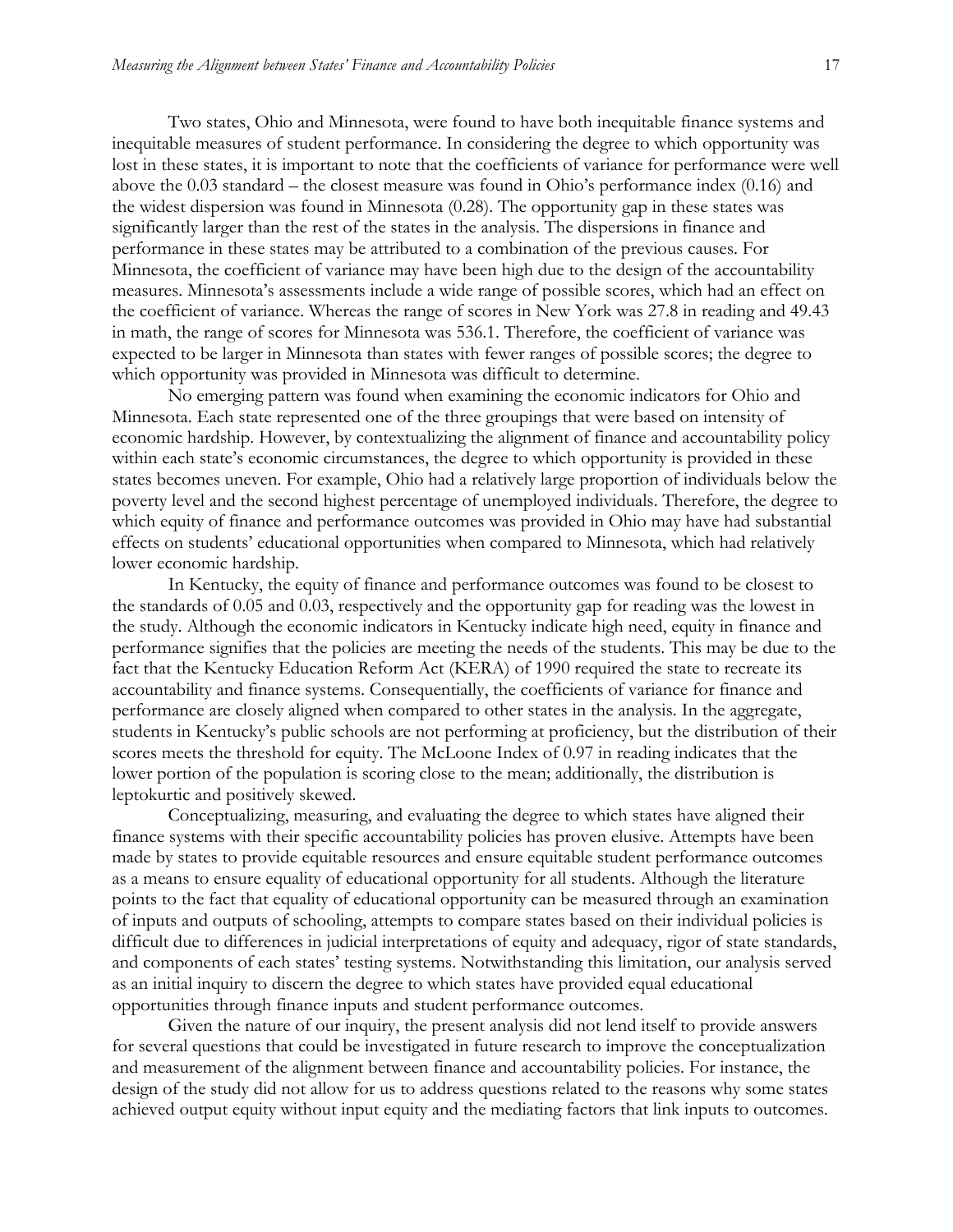Further inquiries could address the quality and quantity of educational resources that are purchased with funds and how those inputs affect student performance outcomes to provide insight into the simultaneous equity measures of both policies. Similarly, while our analysis included contextual and demographic differences among states, future research could be conducted to model the effects of these factors on the measures of dispersion to determine the extent to which they are related to inequities in both inputs and outcomes. Moreover, our analysis was framed using definitions of equity and equality of educational opportunity that stem from the school finance literature. Other conceptualizations of opportunity along with more precise measurements of the degree of misalignment between states' finance and accountability policies may further the knowledge base in support of states' efforts to align resources with student achievement to achieve educational adequacy.

#### **References**

- Adams, Jr., J. E. (2008). *Funding student learning: How to align education resources with student learning goals,* a report prepared for the School Finance Redesign Project, retrieved from http://www.crpe.org/sites/default/files/pub\_sfrp\_wrkgrp\_oct08\_0.pdf
- Amrein, A.L. & Berliner, D.C. (2002). High-stakes testing, uncertainty, and student learning *Education Policy Analysis Archives*, *10*(18). Retrieved [July 8, 2007] from http://epaa.asu.edu/epaa/v10n18/.
- Baker, B. D. (2005). The emerging shape of educational adequacy: From theoretical assumptions to empirical evidence. *Journal of Education Finance, 30*(3), 259-287.
- Baker, B. D., Green, P., & Richards, C. E. (2008). *Financing education systems*. Columbus, OH: Upper Saddle River.
- Bandeira de Mello, V. (2011). *Mapping State Proficiency Standards Onto NAEP Scales: Variation and Change in State Standards for Reading and Mathematics 2005-2009* (NCES 2011-458). National Center for Education Statistics, Institute of Education Sciences, U.S. Department of Education. Washington, DC: Government Printing Office.
- Bandeira de Mello, V., Blankenship, C., & McLaughlin, D.H. (2009). *Mapping State Proficiency Standards Onto NAEP Scales: 2005-2007* (NCES 2010-456). National Center for Education Statistics, Institute of Education Sciences, U.S. Department of Education. Washington, DC.
- Berliner, D. C. (2005). Our impoverished view of educational reform. *Teachers College Record*  [Electronic Version]. Retrieved February 6, 2006 from http://www.tcrecord.org/content.asp?contentid=12106
- Berne, R. & Stiefel, L. (1984). *The Measurement of Equity in School Finance*. Baltimore, MD: Johns Hopkins University Press.
- Brimley, V. R., Verstegen, D. A., & Garfield, R. R. (2012). *Financing education in a climate of change*. Upper Saddle River, NJ: Pearson.
- Card, A. & Kruger, A.B. (1992). Does school quality matter? Returns to education and the characteristics of public schools in the United States, *The Journal of Political Economy, 100*(1), 1- 40. http://dx.doi.org/10.1086/261805
- Carnoy, M. & Loeb, S. (2002). Does external accountability affect student outcomes? A cross-state analysis, *Educational Evaluation and Policy Analysis, 24*(5)*,* 305-331. http://dx.doi.org/10.3102/01623737024004305
- Chetty, R., Friedman, J. N., & Saez, E. (2012). Using differences in knowledge across neighborhoods to uncover the impacts of the EITC on earnings. Retrieved from http://obs.rc.fas.harvard.edu/chetty/eitc\_nbhd.pdf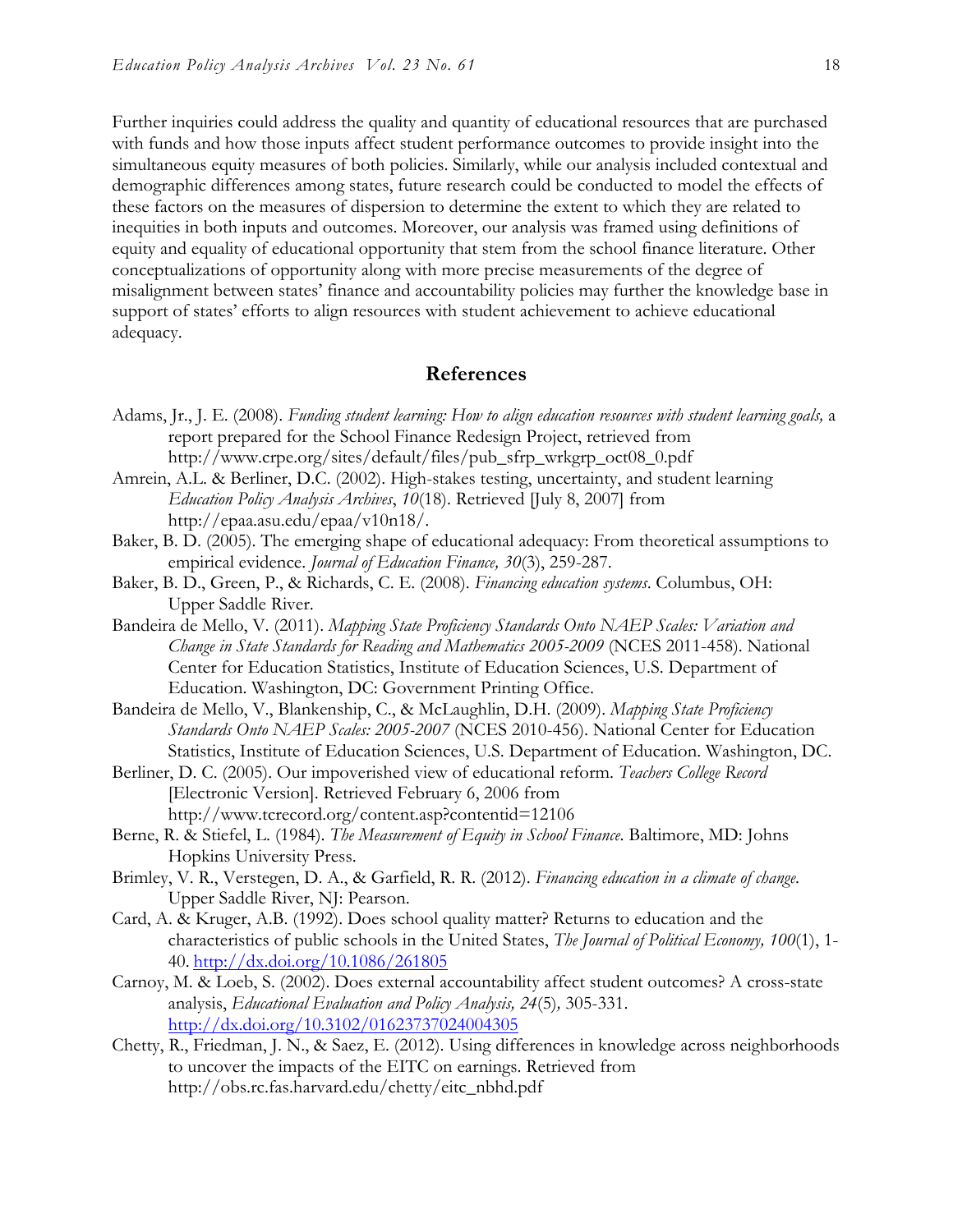- Chetty, R., Hendren, N., Kline, P., & Saez, E. (n.d.). *Equality of opportunity project*. Retrieved from http://www.equality-of-opportunity.org/ on October 13, 2013.
- Darling-Hammond, L. (1997). *The right to learn: A blueprint for creating schools that work.* San Francisco, CA: Jossey-Bass.
- Elmore, R.F. (2000, Winter). *Building a new structure for school leadership.* Washington, DC: Albert Shanker Institute.
- Fennimore, B.S. (2005). Brown and the failure of civic responsibility. *Teachers College Record, 107*(9), 1905-1932. http://dx.doi.org/10.1111/j.1467-9620.2005.00579.x
- Fink, S. & Thomspon, S. (2001). Standards and whole system change. *Teaching and Change, 83*(3), 237- 247.
- Finn, Jr., C.E. & Kanstoroom, M. (2001). State academic standards. In D. Ravitch (Ed.), *Brookings Papers on Education Policy 2001*. Washington, DC: Brookings Institution Press. http://dx.doi.org/10.1353/pep.2001.0005
- Goertz, M. E. (2001). Standards-based accountability: Horse trade or horse whip? In L. Corno (Ed.), *Education across a century: The centennial volume.* NSSE Yearbook, 100(1), 39-59.
- Grissmer, D., Flanagan, A., Kawata, J., & Williamson, S. (2000). *Improving student achievement: What state NAEP test scores tell us.* Retrieved from
	- http://www.rand.org/pubs/monograph\_reports/MR924.html
- Hanushek, E.A., & Raymond, M.E. (2005). Does school accountability lead to improved student performance? *Journal of Policy Analysis and Management, 24*(2,Spring), 297-327.
- Hoke County Board of Education, et al. v. State of North Carolina, 358 N.C. 605, 599 S.E.2d 365 (2004).
- Houck, E. A., & Eom, M. (2013). Resource and output equity as a mechanism for assessing educational opportunity in Korean middle school education. *Journal of Education Finance, 38*(1), 18-51.
- Howard, J. (2000). Still at risk: The causes and costs of failure to educate poor and minority children for the twenty-first century. In D.T. Gordon [Ed.] *A nation reformed?: American education 20 years after A Nation at Risk.* Cambridge, MA: Harvard University Press.
- Isbister, J. (2001). *Capitalism and Justice: Envisioning Social and Economic Fairness.* Bloomfield, CT: Kumarian Press.
- Jordan, W.J., & Cooper, R. (2003). High school reform and black male students: Limits and possibilities of policy and practice. *Urban Education, 38*(2), 196-216. http://dx.doi.org/10.1177/0042085902250485
- King, R., Swanson, A. D., & Sweetland, S. R. (2005), Designing finance structures to satisfy equity and adequacy goals. *Education Policy Analysis Archives, 13*(15). http://dx.doi.org/10.14507/epaa.v13n15.2005
- Knoeppel, R. C., First, P. F., Della Sala, M. R., & Ordu, C. A. (2014). Finance equity, student achievement, and justice: A five state analysis of equality of opportunity. *Journal of Educational Administration, 52*(6), 812-832. http://dx.doi.org/10.1108/JEA-02-2013-0019
- Knoeppel, R. C., & Della Sala, M. R. (2013). Measuring Equity: Creating the New Standard for Inputs and Outputs. *Educational Considerations, 40*(2), 45-53*.*
- Knoeppel, R. C., & Rinehart, J. S. (2011). Finance and performance equity: The quest to establish a standard for measuring equity in achievement. Paper presented at the annual meeting of the American Educational Research Association, New Orleans, LA.
- Kress, S. Zechmann, S. & Schmitten, J. M. (2011). When performance matters: The past, present, and future of consequential accountability in public education. *Harvard Journal on Legislation, 48*(1), 185-234.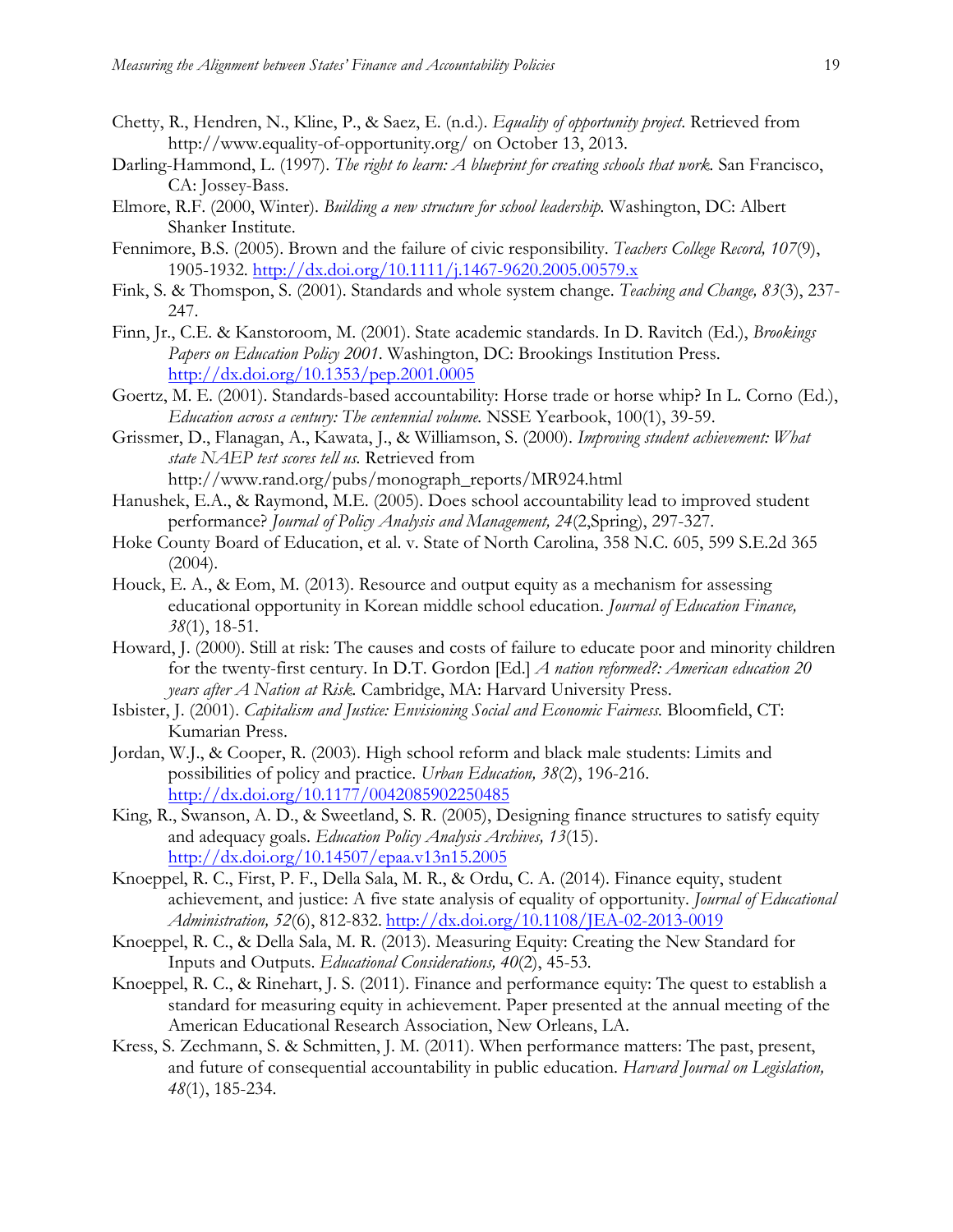- Ladd, H. F. (2008). Reflections on equity, adequacy, and weighted student funding. *Education Finance and Policy, 3*(4), 402-423. http://dx.doi.org/10.1162/edfp.2008.3.4.402
- Levin, H. M., & Kelley, C. (1994). Can education do it alone? *Economics of Education Review 13* (2), 97- 108. http://dx.doi.org/10.1016/0272-7757(94)90001-9
- Linn, R. L. (2000). Assessments and accountability. *Educational Researcher, 29*(2), 4-16. http://dx.doi.org/10.3102/0013189X029002004
- Lobato v. State*,* 218 P.3d 358 (2009).
- Murray, S. E., Evans, W. N., & Schwab, R. M. (1998), Education-finance reform and the distribution of education resources. *American Economic Review, 88*(4)*,* 789-812.
- McLaughlin, D.H., Bandeira de Mello, V., Blankenship, C., Chaney, K., Esra, P., Hikawa, H., … & Wolman, M. (2008a). *Comparison Between NAEP and State Mathematics Assessment Results: 2003* (NCES 2008-475). National Center for Education Statistics, Institute of Education Sciences, U.S. Department of Education. Washington, DC.
- Nichols, S. & Berliner, D. C. (2005, March). *The inevitable corruption of indicators and educators through high-stakes testing*. EPSL-0503–101-EPRU. Retrieved July 8, 2007 from, http://www.greatlakescenter.org/pdf/EPSL-0503–101-EPRU.pdf
- Nichols, S.L., Glass, G.V., & Berliner, D. (2006). High-stakes testing and student achievement:; Does accountability pressure increase student learning? *Education Policy Analysis Archives, 14*(1), 1-172. http://dx.doi.org/10.14507/epaa.v14n1.2006
- Odden, A. R. & Picus, L. O. (2004). *School Finance: A Policy Perspective* (3<sup>rd</sup> ed), New York, NY: McGraw-Hill.
- Roellke, C., Green, P., & Zielewski, E. H. (2004). School finance litigation: The promises and limitations of the third wave. *Peabody Journal of Education*, *79*(2), 104-133. http://dx.doi.org/10.1207/s15327930pje7903\_6
- Ruggiero, J. (2007). Measuring the cost of meeting minimum educational standards: An application of data envelopment analysis. *Education Economics, 15*(1), 1-13. http://dx.doi.org/10.1080/09645290601133845
- Ryan, J. (2008), Standards, testing, and school finance. *Texas Law Review, 86*, 1223-1262.
- Spillane, J.P. (1999). State and local government relations in the era of standards-based reform: Standards, state policy instruments, and local instructional policy making. *Educational Policy 13*(4), 546-573. http://dx.doi.org/10.1177/0895904899013004004
- Springer, M. G., Liu, K., & Guthrie, J. W. (2009). The impact of school finance litigation on resource distribution: A comparison of court-mandated equity and adequacy reforms. *Education Economics, 17*(4) 421-444. http://dx.doi.org/10.1080/09645290802069269
- U. S. Census Bureau. (2014). American factfinder. Retrieved from http://factfinder2.census.gov/faces/nav/jsf/pages/index.xhtml
- Verstegen, D. A. (2002). Financing the new adequacy: Towards new models of state education finance systems that support standards-based reform. *Journal of Education Finance, 27*(3) 749- 781.
- Verstegen, D. A. (2011). Public education finance systems in the United States and funding policies for populations with special educational needs. *Education Policy Analysis Archives, 19*(21), 1-26. http://dx.doi.org/10.14507/epaa.v19n21.2011
- Verstegen, D. A. (2013). Leaving equity behind? A quantitative analysis of fiscal equity in Nevada's public education finance system. *Journal of Education Finance 39(*2), 132-149*.*
- Verstegen, D.A. & Knoeppel, R.C. (2012). Financing Education: A Survey of Finance Policies and Programs Across the 50 States. *Journal of Education Finance 38(*2), 145-166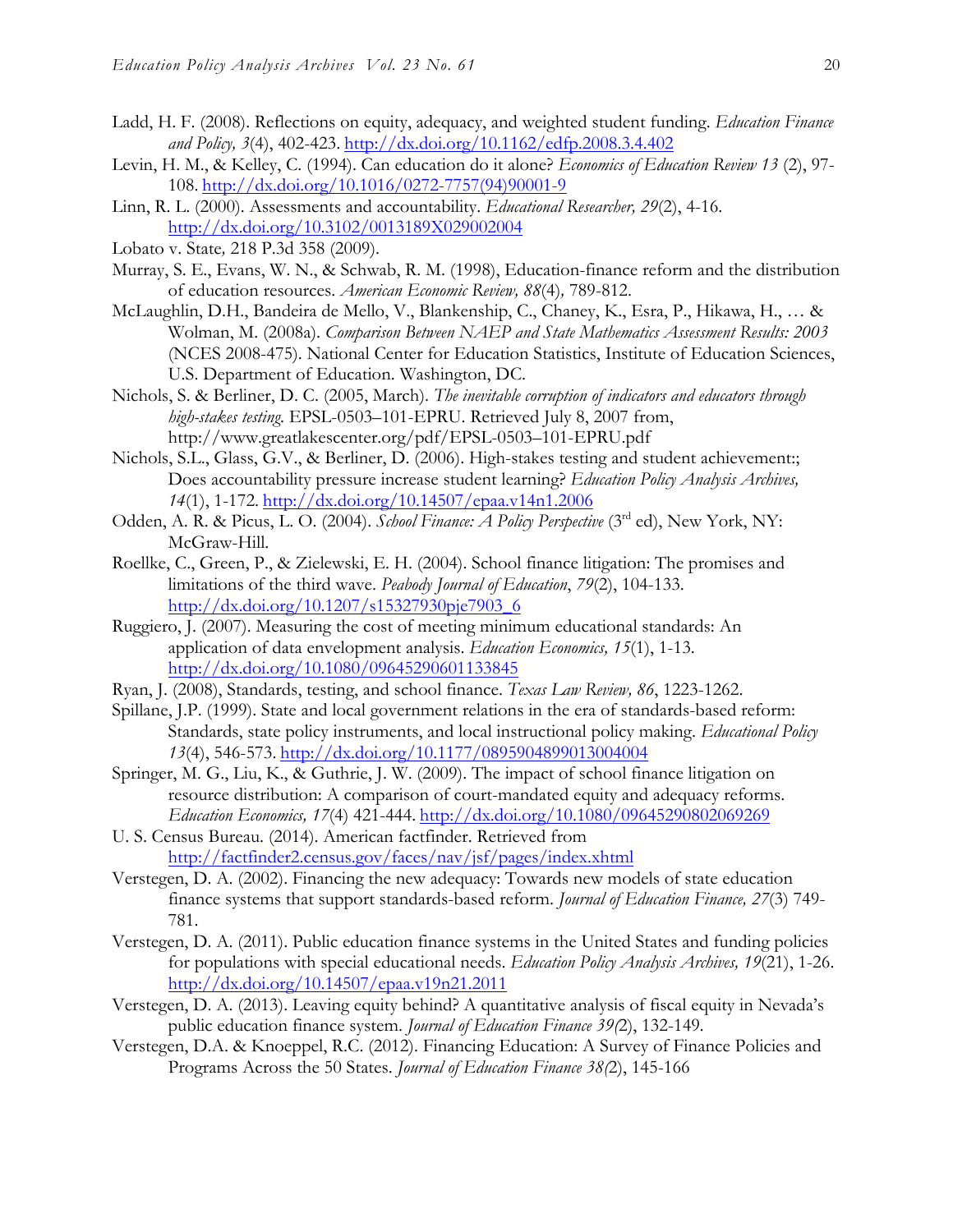Weiss, I.R., Knapp, M.S., Hollweg, K.S., & Burrill, G. (Eds.), (2001). *Investigating the influence of standards: A framework for research in mathematics, science, and technology education,* Washington, DC: National Academy Press.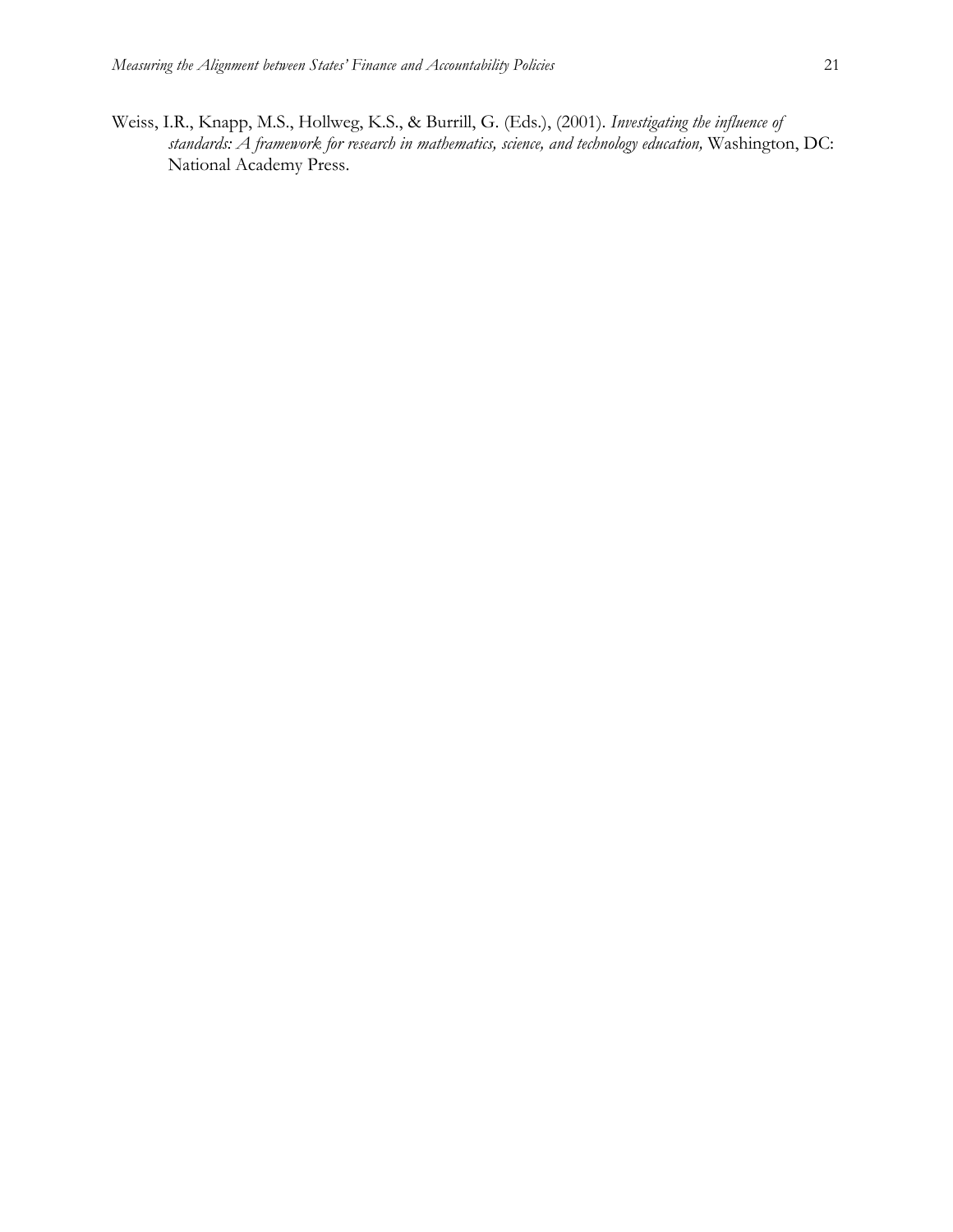### **About the Authors**

#### **Matthew R. Della Sala**

Purdue University mdella@purdue.edu

Matthew R. Della Sala is an Assistant Professor of Educational Studies at Purdue University. His research interests center on education finance and policy with attention to the effectiveness of states' policies in providing a system of public education aligned with philosophical concepts like equity, adequacy, and equality of educational opportunity.

#### **Robert C. Knoeppel**

Clemson University rck@clemson.edu

Robert C. Knoeppel, PhD is Associate Professor and Chair of the Faculty of Leadership, Counselor Education, and Human & Organizational Development at Clemson University. His research interests focus on the intersection between leadership, finance policy, and accountability policy.

## education policy analysis archives

Volume 23 Number 61 June 29<sup>th</sup>, 2015 ISSN 1068-2341

#### ⊛

**SOME RIGHTS RESERVED** Readers are free to copy, display, and distribute this article, as long as the work is attributed to the author(s) and **Education Policy Analysis Archives,** it is distributed for noncommercial purposes only, and no alteration or transformation is made in the work. More details of this Creative Commons license are available at

http://creativecommons.org/licenses/by-nc-sa/3.0/. All other uses must be approved by the author(s) or **EPAA**. **EPAA** is published by the Mary Lou Fulton Institute and Graduate School of Education at Arizona State University Articles are indexed in CIRC (Clasificación Integrada de Revistas Científicas, Spain), DIALNET (Spain), Directory of Open Access Journals, EBSCO Education Research Complete, ERIC, Education Full Text (H.W. Wilson), QUALIS A2 (Brazil), SCImago Journal Rank; SCOPUS, SOCOLAR (China).

Please contribute commentaries at http://epaa.info/wordpress/ and send errata notes to Gustavo E. Fischman fischman@asu.edu

**Join EPAA's Facebook community** at https://www.facebook.com/EPAAAAPE and **Twitter feed** @epaa\_aape.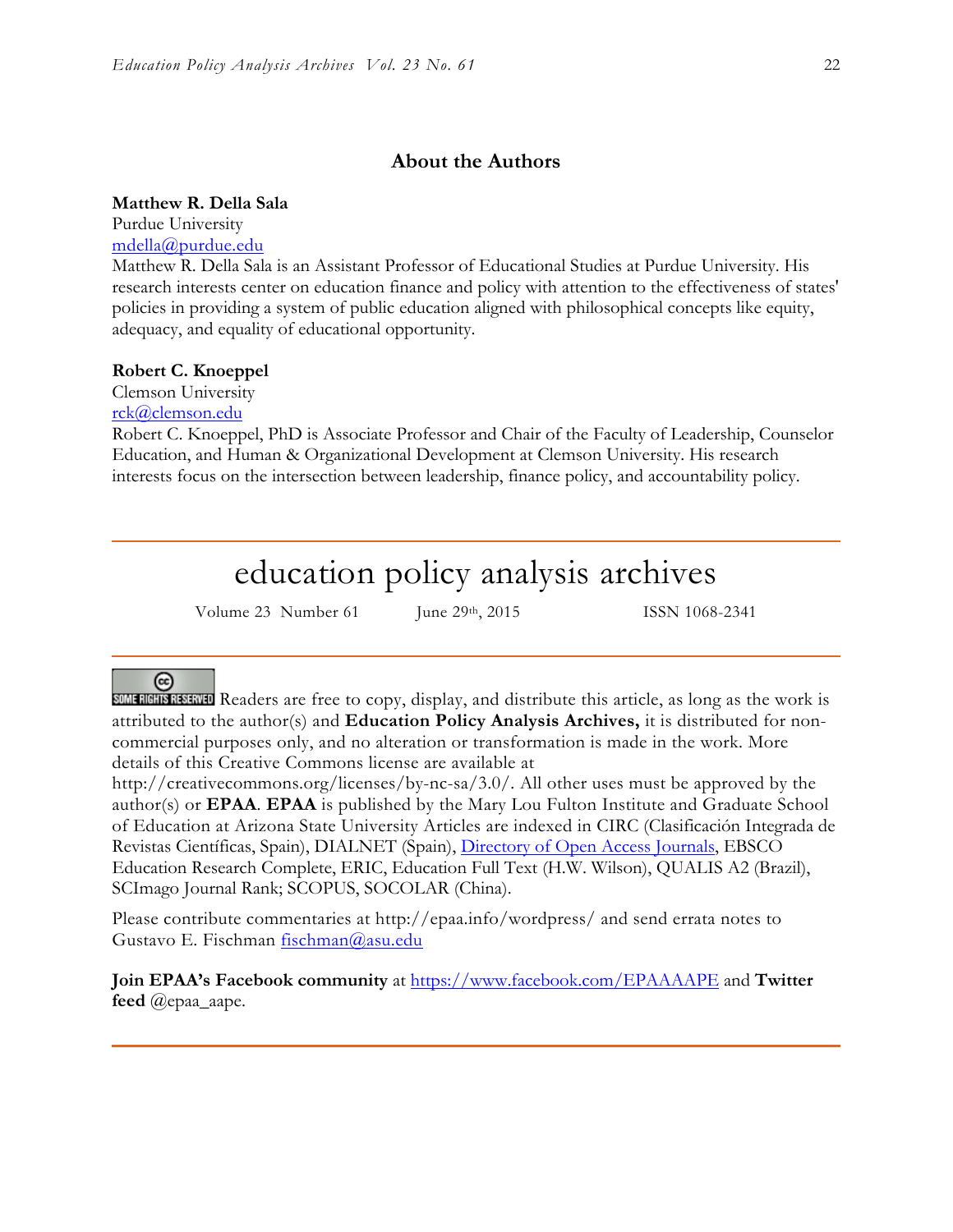### education policy analysis archives editorial board

Editor **Gustavo E. Fischman** (Arizona State University) Associate Editors: **Audrey Amrein-Beardsley** (Arizona State University), **Jeanne M. Powers** (Arizona State University)

**Michael W. Apple** University of Wisconsin, Madison **David C. Berliner** Arizona State University **Maria Martinez-Coslo** University of Texas, **Robert Bickel** Marshall University **William Mathis** University of Colorado, Boulder **Wendy C. Chi** Jefferson County Public Schools in Golden, Colorado **Arnold Danzig** California State University, San Jose **Antonia Darder** Loyola Marymount University **João Paraskveva** University of Massachusetts, **Linda Darling-Hammond** Stanford University **Laurence Parker** University of Utah **Chad d'Entremont** Rennie Center for Education Research and Policy **Tara Donahue** McREL International **A. G. Rud** Washington State University **Christopher Joseph Frey** Bowling Green State University **Melissa Lynn Freeman** Adams State College **Kimberly Scott** Arizona State University **Amy Garrett Dikkers** University of North Carolina Wilmington **Gene V Glass** Arizona State University **Maria Teresa Tatto** Michigan State University **Ronald Glass** University of California, Santa Cruz **Larisa Warhol** Arizona State University **Harvey Goldstein** University of Bristol **Cally Waite** Social Science Research Council

**Kimberly Joy Howard** University of Southern California **Craig Howley** Ohio University **John Willinsky** Stanford University **Steve Klees** University of Maryland **Kyo Yamashiro** Los Angeles Education Research

**Jessica Allen** University of Colorado, Boulder **Jaekyung Lee** SUNY Buffalo

**Gary Anderson** New York University **Christopher Lubienski** University of Illinois, Urbana-Champaign **Sarah Lubienski** University of Illinois, Urbana-Champaign **Angela Arzubiaga** Arizona State University **Samuel R. Lucas** University of California, Berkeley Arlington **Henry Braun** Boston College **Tristan McCowan** Institute of Education, London **Eric Camburn** University of Wisconsin, Madison **Michele S. Moses** University of Colorado, Boulder **Julianne Moss** Deakin University

**Casey Cobb** University of Connecticut **Sharon Nichols** University of Texas, San Antonio **Noga O'Connor** University of Iowa

> Dartmouth **Susan L. Robertson** Bristol University

**John Diamond** Harvard University **John Rogers** University of California, Los Angeles **Sherman Dorn** Arizona State University **Felicia C. Sanders** Institute of Education Sciences **Janelle Scott** University of California, Berkeley

**Dorothy Shipps** Baruch College/CUNY

**Jacob P. K. Gross** University of Louisville **John Weathers** University of Colorado, Colorado Springs **Eric M. Haas** WestEd **Kevin Welner** University of Colorado, Boulder **Ed Wiley** University of Colorado, Boulder

**Aimee Howley** Ohio University **Terrence G. Wiley** Center for Applied Linguistics

Institute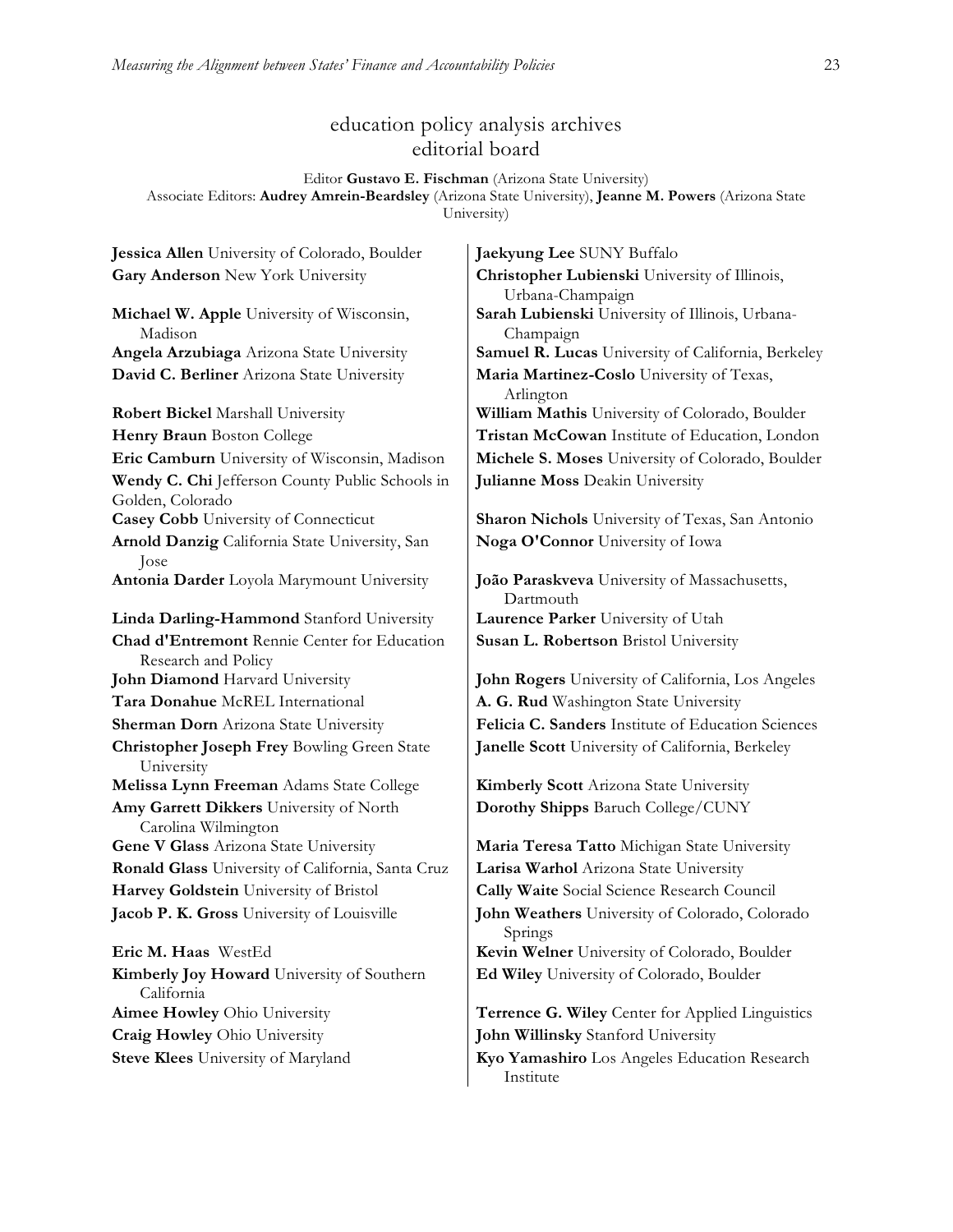## archivos analíticos de políticas educativas consejo editorial

Editores: **Gustavo E. Fischman** (Arizona State University), **Jason Beech** (Universidad de San Andrés), **Alejandro Canales** (UNAM) y **Jesús Romero Morante** (Universidad de Cantabria)

**Armando Alcántara Santuario** IISUE, UNAM México

**Claudio Almonacid** University of Santiago, Chile **Imanol Ordorika** Instituto de Investigaciones

**Pilar Arnaiz Sánchez** Universidad de Murcia, España

**Xavier Besalú Costa** Universitat de Girona, España

**Jose Joaquin Brunner** Universidad Diego Portales, Chile

**Damián Canales Sánchez** Instituto Nacional para la Evaluación de la Educación, México

**María Caridad García** Universidad Católica del Norte, Chile

**Raimundo Cuesta Fernández** IES Fray Luis de León, España

**Marco Antonio Delgado Fuentes** Universidad Iberoamericana, México

**Inés Dussel** DIE**-**CINVESTAV, Mexico

**Rafael Feito Alonso** Universidad Complutense de Madrid. España

**Pedro Flores Crespo** Universidad Iberoamericana, México

**Verónica García Martínez** Universidad Juárez Autónoma de Tabasco, México

**Francisco F. García Pérez** Universidad de Sevilla, España

**Edna Luna Serrano** Universidad Autónoma de Baja California, México

**Alma Maldonado** DIE-CINVESTAV México

**Alejandro Márquez Jiménez** IISUE, UNAM México

**Jaume Martínez Bonafé**, Universitat de València, España

**José Felipe Martínez Fernández** University of California Los Angeles, Estados Unidos

**Fanni Muñoz** Pontificia Universidad Católica de Perú,

Economicas – UNAM, México **Maria Cristina Parra Sandoval** Universidad de

Zulia, Venezuela

**Miguel A. Pereyra** Universidad de Granada, España

**Monica Pini** Universidad Nacional de San Martín, Argentina

**Paula Razquin** Universidad de San Andrés, Argentina

**Ignacio Rivas Flores** Universidad de Málaga, España

**Daniel Schugurensky** Arizona State University, Estados Unidos

**Orlando Pulido Chaves** Instituto para la Investigacion Educativa y el Desarrollo Pedagogico IDEP

**José Gregorio Rodríguez** Universidad Nacional de Colombia

**Miriam Rodríguez Vargas** Universidad Autónoma de Tamaulipas, México

**Mario Rueda Beltrán** IISUE, UNAM México

**José Luis San Fabián Maroto** Universidad de Oviedo, España

**Yengny Marisol Silva Laya** Universidad Iberoamericana, México

**Aida Terrón Bañuelos** Universidad de Oviedo, España

**Jurjo Torres Santomé** Universidad de la Coruña, España

**Antoni Verger Planells** University of Barcelona, España

**Mario Yapu** Universidad Para la Investigación Estratégica, Bolivia